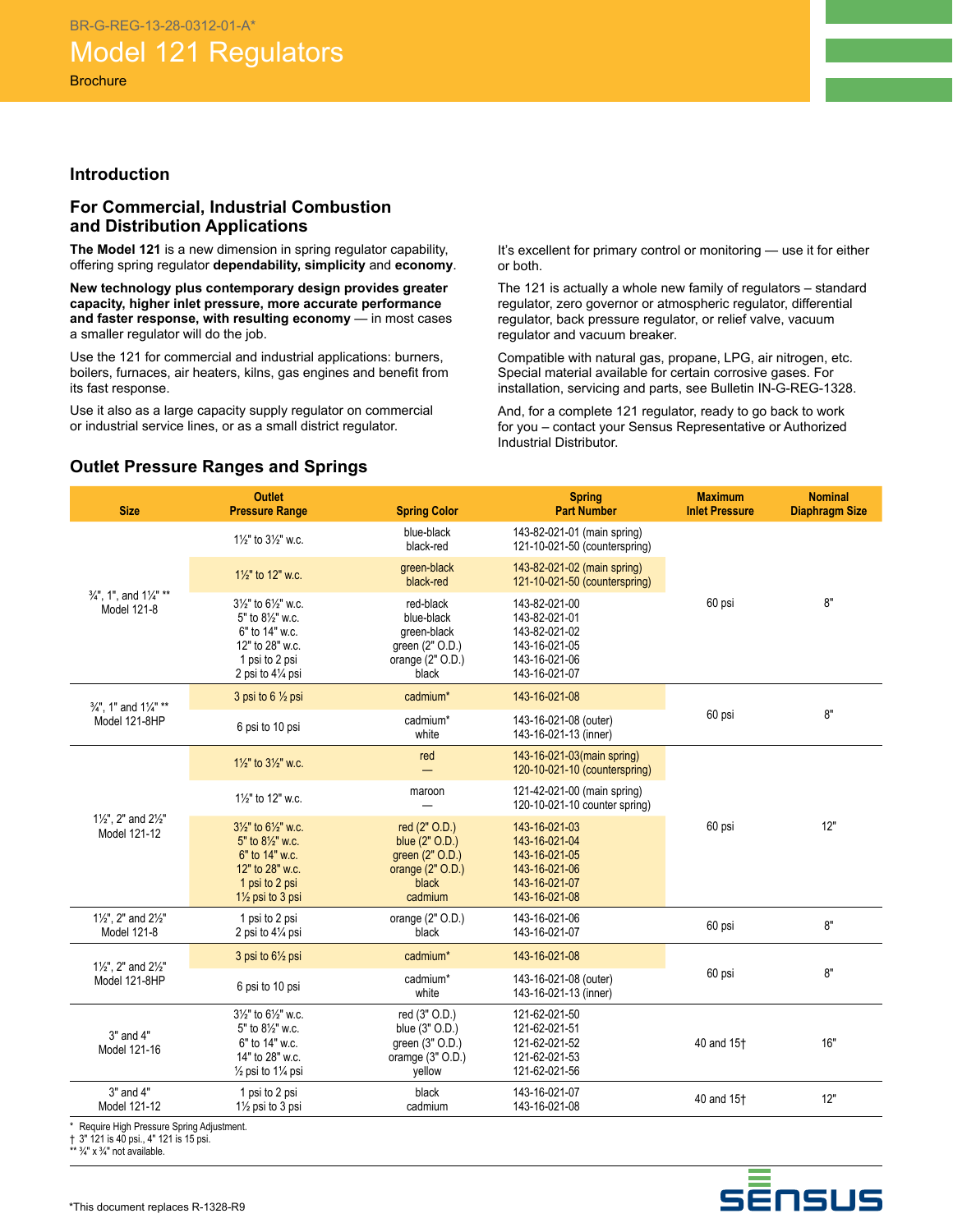

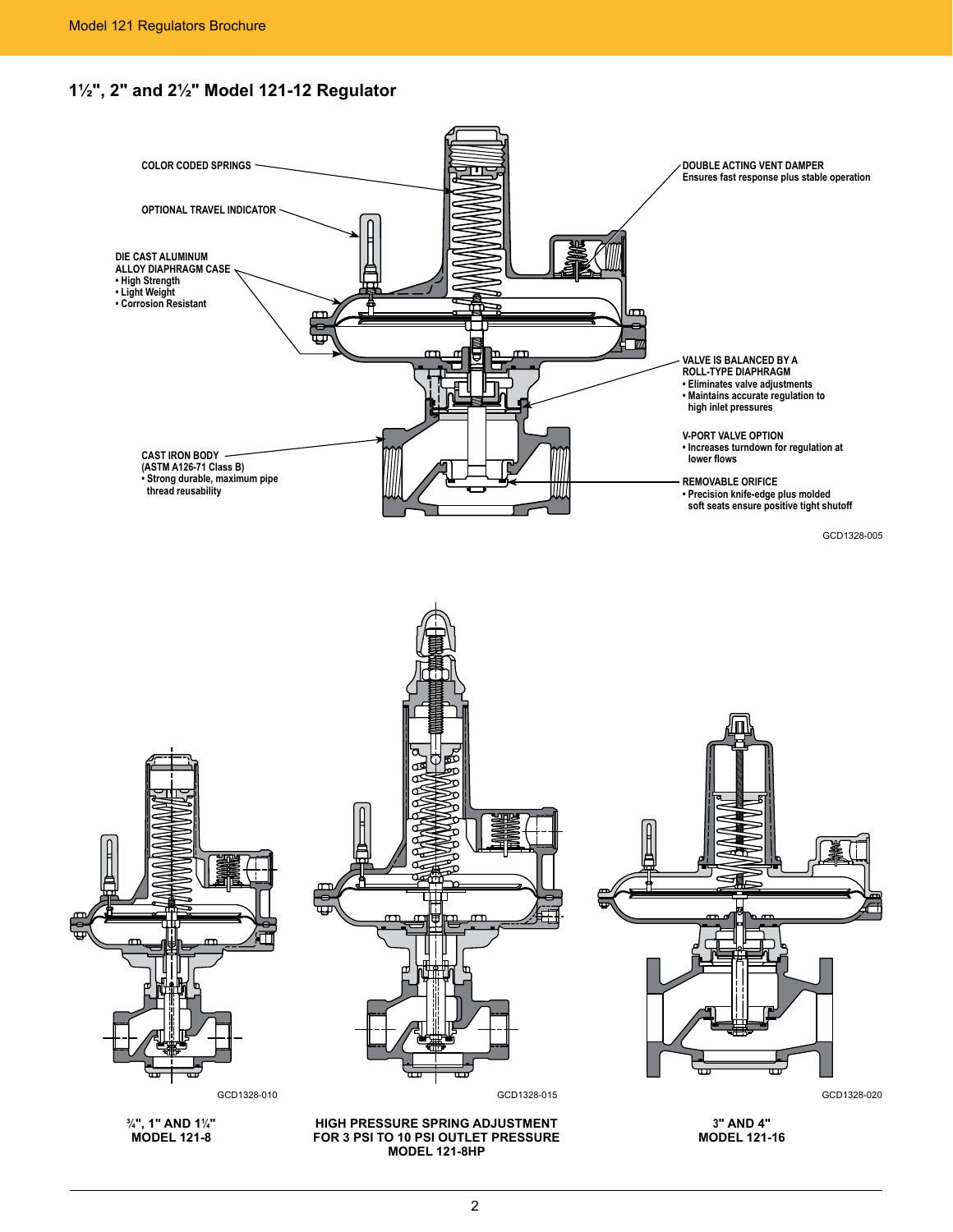### **Typical Performance Curves**

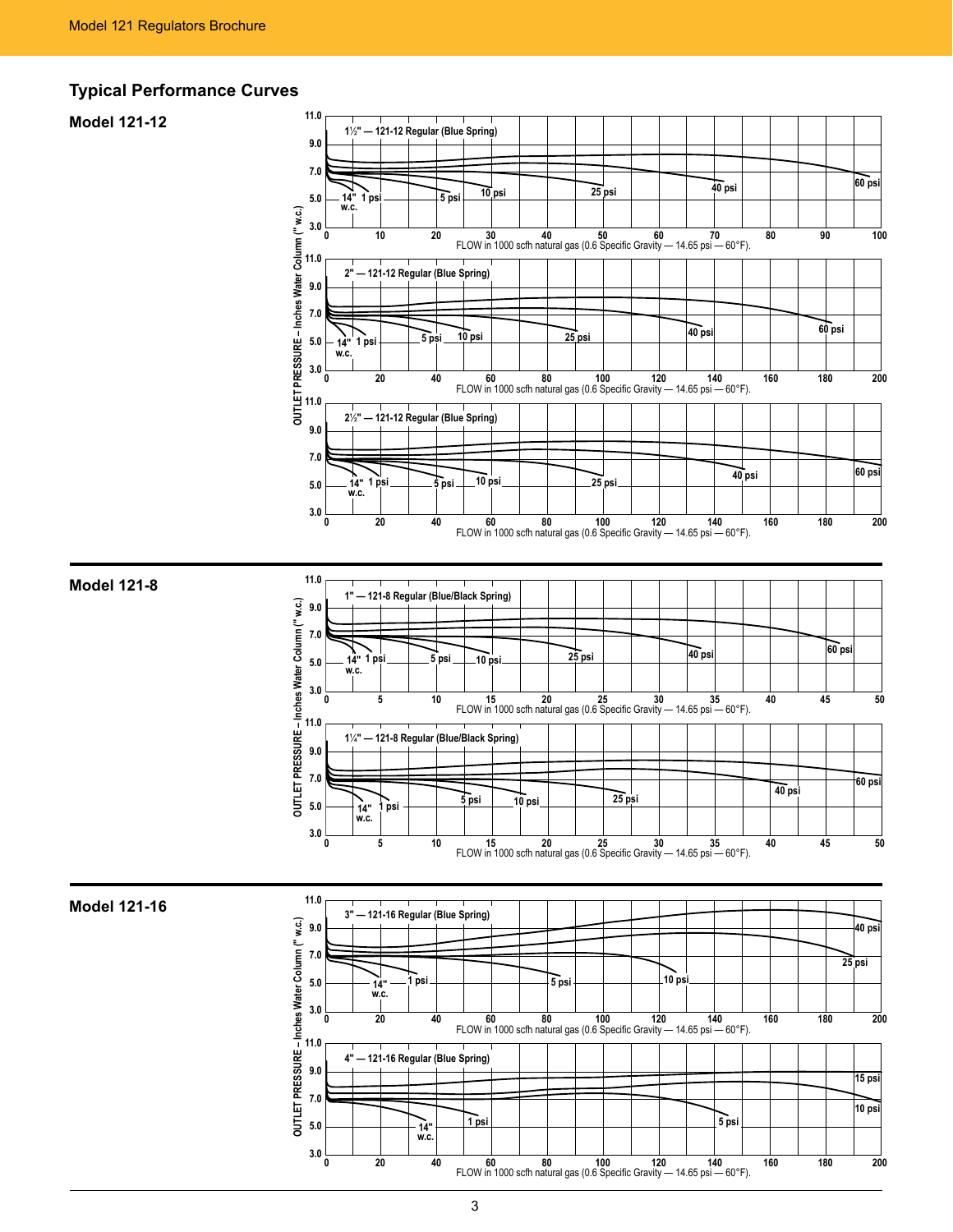# **1½", 2" and 2½" Model 121-12 Capacity in scfh of natural gas**

(0.6 Specific Gravity – 14.65 psia –  $60^{\circ}$ F)

An outstanding feature of the 121 is large capacity. It has so much that at higher inlet pressure it is necessary to increase the size of the outlet piping.

This pipe size increase is indicated by the asterisks in the capacity tables below and on pages 4, 5, 6 and 7. The following note explains how to read this data from the tables:

**NOTE:** Each capacity figure immediately above the heavy horizontal lines is a maximum capacity for the outlet pipe size shown. Increasing the inlet pressure will not increase the capacity without also increasing the outlet pipe size as indicated.

For example: a 1½" Model 121-12 at 5" w.c. set-point has the following maximum capacities:

- 1. With 1½" size outlet piping........................ 14,600 SCFH at 3 psi to 60 psi inlet pressure.
- 2. With 2" size outlet piping........................... 37,000 SCFH
- at 15 psi to 60 psi inlet pressure.
- 3. With 3" size outlet piping........................... 95,000 SCFH at 60 psi inlet pressure.

The designated increase in outlet pipe size must be made immediately downstream of the regulator outlet.

This **NOTE** applies to the asterisks in all capacity tables, pages 4, 5, 6 and 7.

| <b>Outlet Pressure</b> |                          |                                    |                                     |                                      |                                       |                                       |                                       |                                     |                              |
|------------------------|--------------------------|------------------------------------|-------------------------------------|--------------------------------------|---------------------------------------|---------------------------------------|---------------------------------------|-------------------------------------|------------------------------|
| Pipe<br><b>Size</b>    | Inlet<br><b>Pressure</b> | <b>Set-Point</b><br>5" W.C.        | <b>Set-Point</b><br>7" W.C.         | <b>Set-Point</b><br>11" W.C.         | <b>Set-Point</b><br>18" W.C.          | <b>Set-Point</b><br>28" W.C.          | <b>Set-Point</b><br>2 psi.            | <b>Set-Point</b><br>3 psi.          | <b>Regulator</b><br>Size and |
|                        |                          | <b>Red Spring</b><br>1" w.c. Droop | <b>Blue Spring</b><br>1" w.c. Droop | <b>Green Spring</b><br>2" w.c. Droop | <b>Orange Spring</b><br>2" w.c. Droop | <b>Orange Spring</b><br>3" w.c. Droop | <b>Black Spring</b><br>1/4 psi. Droop | Cadmium<br>$\frac{1}{2}$ psi. Droop | <b>Model</b>                 |
|                        | 8" w.c.                  | 4000                               | 3000                                |                                      |                                       |                                       |                                       |                                     |                              |
|                        | 14" w.c.                 | 4900                               | 4500                                | 3700                                 | $\overline{\phantom{0}}$              |                                       | —                                     |                                     |                              |
| $1\frac{1}{2}$ " *     | 1 psi                    | 7400                               | 7000                                | 6500                                 | 6000                                  | $\overline{\phantom{0}}$              | $\overline{\phantom{0}}$              |                                     |                              |
|                        | 2 psi                    | 11500                              | 11000                               | 10300                                | 9500                                  | 10000                                 |                                       | ═                                   |                              |
|                        | 3 psi                    | 14600                              | 14500                               | 13750                                | 12500                                 | 13000                                 | 10000                                 |                                     |                              |
|                        | 5 psi                    | 19500                              | 19400                               | 18500                                | 17300                                 | 18000                                 | 16400                                 | 14000                               | $1\frac{1}{2}$               |
| $2"$ *                 | 10 psi                   | 30000                              | 30000                               | 28000                                | 27000                                 | 27500                                 | 25100                                 | 25500                               | Model<br>121-12              |
|                        | 15 psi                   | 37000                              | 37000                               | 36200                                | 35000                                 | 35700                                 | 34000                                 | 31500                               |                              |
|                        | 25 psi                   | 50000                              | 50000                               | 49000                                | 47400                                 | 48000                                 | 46000                                 | 45500                               |                              |
| $3" *$                 | 40 psi                   | 68000                              | 68000                               | 67100                                | 66000                                 | 66600                                 | 64200                                 | 63500                               |                              |
|                        | 50 psi                   | 80000                              | 80000                               | 79000                                | 77700                                 | 78000                                 | 74900                                 | 76000                               |                              |
|                        | 60 psi                   | 95000                              | 95000                               | 93500                                | 90000                                 | 92000                                 | 87000                                 | 86500                               |                              |
|                        | 8" w.c.                  | 5000                               | 4000                                |                                      |                                       |                                       | $\overline{\phantom{0}}$              |                                     |                              |
|                        | 14" w.c.                 | 8900                               | 8000                                | 6600                                 | $\overline{\phantom{0}}$              | —                                     | —                                     |                                     |                              |
| $2"$ *                 | 1 psi                    | 13000                              | 12500                               | 12000                                | 11000                                 | $\overline{\phantom{0}}$              | $\overline{\phantom{0}}$              |                                     | $2"$<br>Model                |
|                        | 2 psi                    | 20500                              | 20000                               | 19400                                | 17500                                 | 18000                                 | $\equiv$                              |                                     |                              |
|                        | 3 psi                    | 26300                              | 26000                               | 25000                                | 23400                                 | 23800                                 | 19000                                 | $\overline{\phantom{0}}$            |                              |
|                        | 5 psi                    | 35000                              | 35000                               | 34500                                | 33500                                 | 34000                                 | 30000                                 | 27500                               |                              |
|                        | 10 psi                   | 52000                              | 52000                               | 51000                                | 49600                                 | 50000                                 | 49000                                 | 46500                               | 121-12                       |
| $3" *$                 | 15 psi                   | 68000                              | 68000                               | 67500                                | 65500                                 | 66000                                 | 64700                                 | 61500                               |                              |
|                        | 25 psi                   | 90000                              | 90000                               | 89000                                | 88000                                 | 88500                                 | 84500                                 | 87000                               |                              |
|                        | 40 psi                   | 125000                             | 125000                              | 124000                               | 120000                                | .121500                               | 118000                                | 116500                              |                              |
| $4"$ *                 | 50 psi                   | 150000                             | 150000                              | 148000                               | 145000                                | 146500                                | 143300                                | 139500                              |                              |
|                        | 60 psi                   | 175000                             | 175000                              | 174000                               | 171200                                | 172000                                | 170000                                | 165500                              |                              |
|                        | 8" w.c.                  | 5500                               | 4500                                |                                      |                                       |                                       | —                                     |                                     |                              |
|                        | 14" w.c.                 | 9700                               | 9000                                | 7300                                 | ÷                                     | —                                     | —                                     |                                     |                              |
| $2\frac{1}{2}$ " *     | 1 psi                    | 14400                              | 14000                               | 13000                                | 12000                                 | $\overline{\phantom{0}}$              | $\overline{\phantom{0}}$              |                                     |                              |
|                        | 2 psi                    | 22200                              | 22000                               | 21000                                | 19100                                 | 20000                                 |                                       | —                                   |                              |
|                        | 3 psi                    | 29100                              | 29000                               | 27900                                | 26000                                 | 27100                                 | 21500                                 | $\qquad \qquad -$                   |                              |
|                        | 5 psi                    | 39500                              | 39500                               | 38700                                | 37000                                 | 37600                                 | 33500                                 | 27500                               | $2\frac{1}{2}$<br>Model      |
|                        | 10 psi                   | 5800                               | 58000                               | 57000                                | 54800                                 | 55500                                 | 53000                                 | 52000                               | 121-12                       |
| $3"$ *                 | 15 psi                   | 75500                              | 75500                               | 74000                                | 71900                                 | 72300                                 | 70100                                 | 66500                               |                              |
|                        | 25 psi                   | 100000                             | 100000                              | 99000                                | 97100                                 | 98000                                 | 94000                                 | 94000                               |                              |
|                        | 40 psi                   | 140000                             | 140000                              | 138000                               | 133500                                | 135000                                | 130000                                | 129500                              |                              |
| $4"$ *                 | 50 psi                   | 166000                             | 166000                              | 164000                               | 156000                                | 158000                                | 155000                                | 153500                              |                              |
|                        | 60 psi                   | 195000                             | 195000                              | 193000                               | 189700                                | 191000                                | 188000                                | 179000                              |                              |

\*See NOTE in upper part of page 4. **NOTE:** The above performance data is based on normal testing at 70°F flowing temperature. Changes in performance can occur at extreme low flowing temperatures.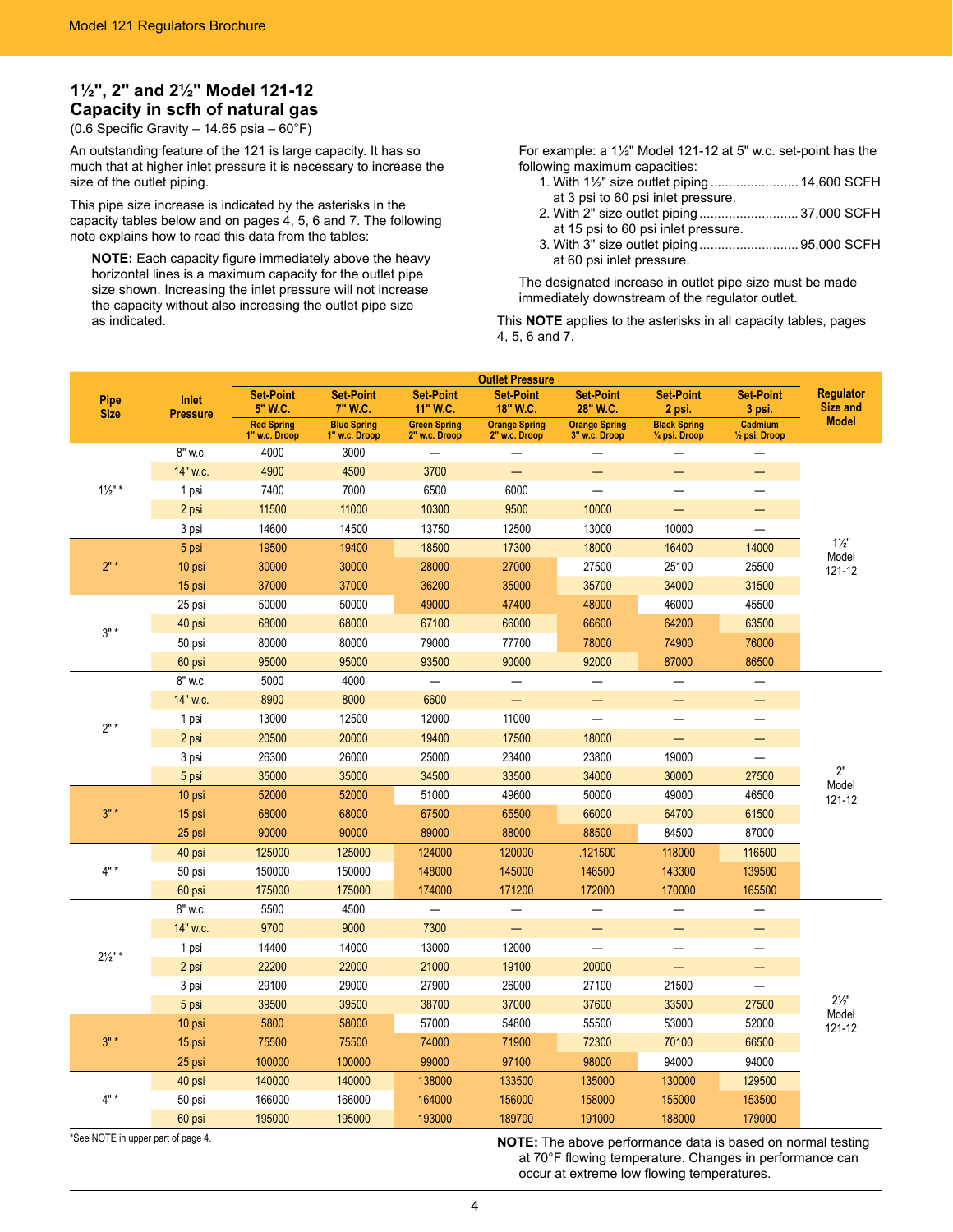# **1½", 2" and 2½" Models 121-8 and 121-8HP Capacity in scfh of natural gas**

(0.6 Specific Gravity – 14.65 psia – 60°F)

|                              | <b>Outlet Pressure</b>                |                                        |                     |                          | <b>Outlet Pressure</b>                            |                                                   |                                     |
|------------------------------|---------------------------------------|----------------------------------------|---------------------|--------------------------|---------------------------------------------------|---------------------------------------------------|-------------------------------------|
| <b>Regulator</b><br>Size and | <b>Set-Point</b><br>3 psi             | <b>Set-Point</b><br>2 psi              | Pipe<br><b>Size</b> | Inlet<br><b>Pressure</b> | <b>Set-Point</b><br>5 psi                         | <b>Set-Point</b><br>10 psi                        | <b>Regulator</b><br><b>Size and</b> |
| <b>Model</b>                 | <b>Black Spring</b><br>1/2 psi. Droop | <b>Orange Spring</b><br>1/4 psi. Droop |                     |                          | <b>Cadmium Spring</b><br>$\frac{1}{2}$ psi. Droop | <b>Cadmium &amp; White Spring</b><br>1 psi. Droop | <b>Model</b>                        |
|                              |                                       | 8500                                   |                     | 3 psi                    |                                                   |                                                   |                                     |
|                              | 11000                                 | 13000                                  |                     | 5 psi                    | —                                                 |                                                   |                                     |
|                              | 20000                                 | 21000                                  | $1\frac{1}{2}$ " *  | 10 psi                   | 16500                                             |                                                   |                                     |
| $1\frac{1}{2}$ "<br>Model    | 26000                                 | 27000                                  |                     | 15 psi                   | 24500                                             | 22000                                             | $1\frac{1}{2}$<br>Model             |
| $121 - 8$                    | 35100                                 | 36000                                  |                     | 25 psi                   | 33000                                             | 30000                                             | 121-8HP <sup>+</sup>                |
|                              | 47000                                 | 50000                                  |                     | 40 psi                   | 44500                                             | 42700                                             |                                     |
|                              | 63500                                 | 66000                                  | $2"$ *              | 50 psi                   | 62000                                             | 60500                                             |                                     |
|                              | 70000                                 | 71500                                  |                     | 60 psi                   | 68000                                             | 66500                                             |                                     |
|                              |                                       | 15000                                  |                     | 3 psi                    | $\overline{\phantom{0}}$                          | —                                                 |                                     |
|                              | 20000                                 | 24000                                  |                     | 5 psi                    | —                                                 | —                                                 |                                     |
|                              | 37000                                 | 39000                                  | $2"$ *              | 10 psi                   | 30000                                             | $\overline{\phantom{0}}$                          |                                     |
| 2"<br>Model                  | 48000                                 | 50000                                  |                     | 15 psi                   | 45000                                             | 40000                                             | 2"<br>Model                         |
| $121 - 8$                    | 64000                                 | 65000                                  |                     | 25 psi                   | 60000                                             | 55000                                             | 121-8HP <sup>+</sup>                |
|                              | 85000                                 | 90000                                  |                     | 40 psi                   | 80000                                             | 76000                                             |                                     |
|                              | 116000                                | 120000                                 | $3" *$              | 50 psi                   | 114000                                            | 110000                                            |                                     |
|                              | 127000                                | 130000                                 |                     | 60 psi                   | 123000                                            | 121000                                            |                                     |
|                              | $\overline{\phantom{0}}$              | 16700                                  |                     | 3 psi                    | —                                                 | —                                                 |                                     |
|                              | 22000                                 | 26700                                  |                     | 5 psi                    | —                                                 | —                                                 |                                     |
| $2\frac{1}{2}$ "             | 41000                                 | 43500                                  | $2\frac{1}{2}$ " *  | 10 psi                   | 33500                                             |                                                   |                                     |
| Model                        | 53500                                 | 55000                                  |                     | 15 psi                   | 50000                                             | 44500                                             | $2\frac{1}{2}$ "                    |
| $121 - 8$                    | 71000                                 | 72000                                  |                     | 25 psi                   | 66500                                             | 61000                                             | Model<br>121-HP†                    |
|                              | 94500                                 | 100000                                 |                     | 40 psi                   | 89000                                             | 85000                                             |                                     |
|                              | 129000                                | 133000                                 | $3" *$              | 50 psi                   | 127000                                            | 122000                                            |                                     |
|                              | 140000                                | 144000                                 |                     | 60 psi                   | 135000                                            | 130000                                            |                                     |

\* See NOTE in upper part of page 4.<br>† These Regulators use the High Pressure Spring Adjustment.

† These Regulators use the High Pressure Spring Adjustment. **NOTE:** The above performance data is based on normal testing at 70°F flowing temperature. Changes in performance can occur at extreme low flowing temperatures.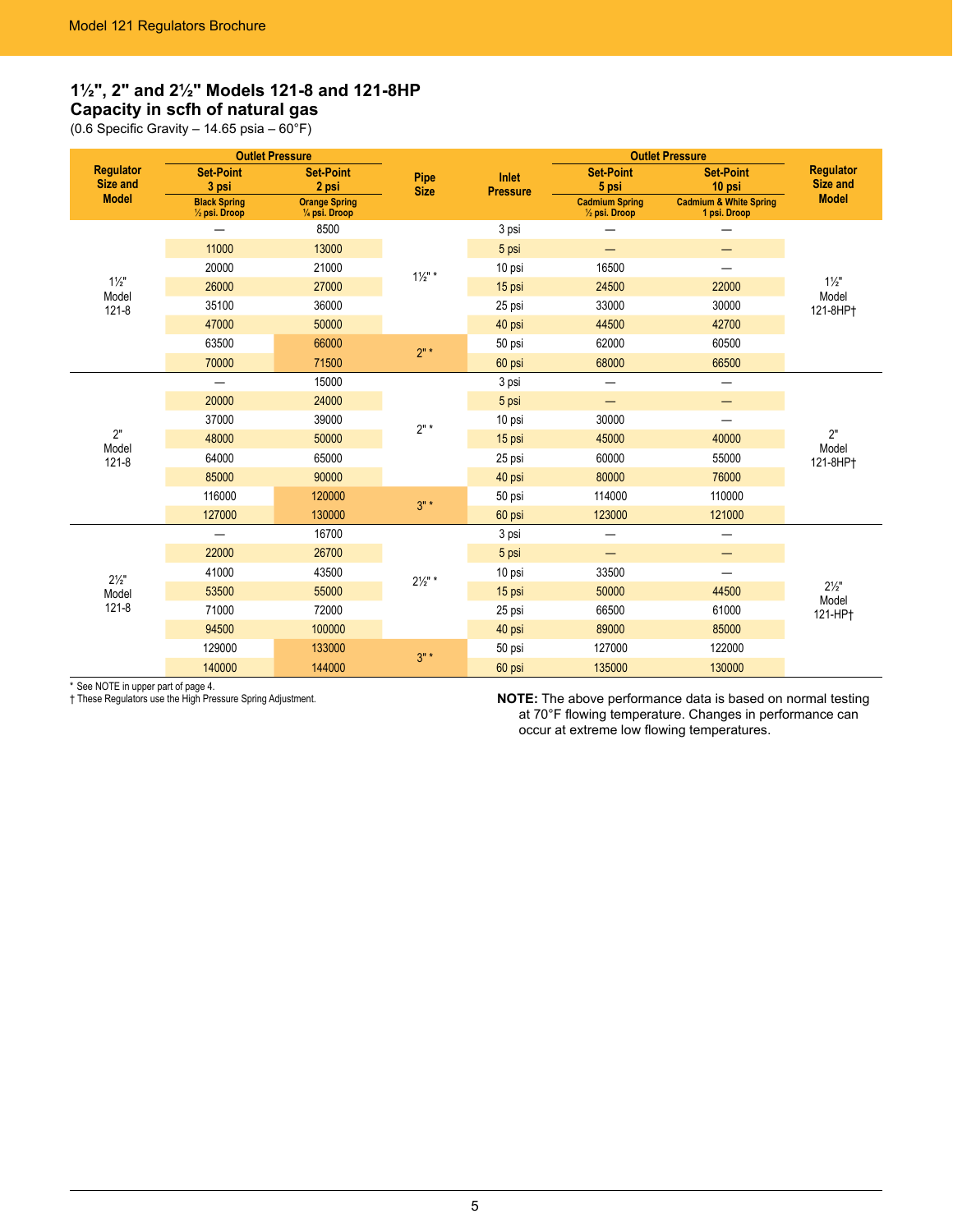# **¾", 1" and 1¼" Models 121-8 and 121-8HP Capacity in scfh of natural gas**

(0.6 Specific Gravity – 14.65 psia –  $60^{\circ}$ F)

| <b>Outlet Pressure</b> |                 |                                          |                                                     |                                               |                                      |                                      |                                                  |                                                 |                                        |
|------------------------|-----------------|------------------------------------------|-----------------------------------------------------|-----------------------------------------------|--------------------------------------|--------------------------------------|--------------------------------------------------|-------------------------------------------------|----------------------------------------|
| Pipe                   | Inlet           | <b>Set-Point</b><br>5" W.C.              | <b>Set-Point</b><br>7" W.C.                         | <b>Set-Point</b><br>11" W.C.                  | <b>Set-Point</b><br>18" W.C.         | <b>Set-Point</b><br>28" W.C.         | <b>Set-Point</b><br>2 psi.                       | <b>Set-Point</b><br>3 psi.                      | <b>Regulator</b><br>Size and           |
| <b>Size</b>            | <b>Pressure</b> | <b>Red/Black Spring</b><br>1" w.c. Droop | <b>Blue/Black</b><br><b>Spring</b><br>1" w.c. Droop | Green/Black<br><b>Spring</b><br>2" w.c. Droop | <b>Green Spring</b><br>2" w.c. Droop | <b>Green Spring</b><br>3" w.c. Droop | <b>Orange Spring</b><br>$\frac{1}{4}$ psi. Droop | <b>Black Spring</b><br>$\frac{1}{2}$ psi. Droop | <b>Model</b>                           |
|                        | 8" w.c.         | 1500                                     | 1000                                                | $\overline{\phantom{0}}$                      |                                      |                                      |                                                  | —                                               |                                        |
|                        | 14" w.c.        | 2500                                     | 2300                                                | 2000                                          | $\overline{\phantom{0}}$             | —                                    | -                                                | –                                               |                                        |
| $1"$ *                 | 1 psi           | 4200                                     | 4000                                                | 3600                                          | 2500                                 |                                      | —                                                |                                                 |                                        |
|                        | 2 psi           | 6100                                     | 6000                                                | 5500                                          | 5000                                 | 5200                                 | —                                                | —                                               |                                        |
|                        | 3 psi           | 7700                                     | 7500                                                | 7400                                          | 7200                                 | 7300                                 | 6000                                             | $\qquad \qquad$                                 |                                        |
|                        | 5 psi           | 11200                                    | 10000                                               | 9900                                          | 9700                                 | 9800                                 | 9000                                             | 7500                                            | $\frac{3}{4}$ " x 1"<br>$1" \times 1"$ |
|                        | 10 psi          | 14500                                    | 14000                                               | 13700                                         | 13000                                | 13500                                | 12200                                            | 11500                                           | Model 121-8                            |
| $2"$ *                 | 15 psi          | 17300                                    | 17000                                               | 16500                                         | 15800                                | 16000                                | 15000                                            | 14300                                           |                                        |
|                        | 25 psi          | 23200                                    | 23000                                               | 22700                                         | 22000                                | 22500                                | 21400                                            | 20000                                           |                                        |
|                        | 40 psi          | 32000                                    | 32000                                               | 31200                                         | 30000                                | 31000                                | 30100                                            | 29500                                           |                                        |
| $3" *$                 | 50 psi          | 38000                                    | 38000                                               | 37700                                         | 37000                                | 38000                                | 35500                                            | 34500                                           |                                        |
|                        | 60 psi          | 44000                                    | 44000                                               | 43300                                         | 42500                                | 43000                                | 42000                                            | 40000                                           |                                        |
|                        | 8" w.c.         | 2000                                     | 1500                                                | $\qquad \qquad -$                             | $\overline{\phantom{0}}$             |                                      | $\overline{\phantom{0}}$                         |                                                 |                                        |
|                        | 14" w.c.        | 3500                                     | 3000                                                | 2200                                          | —                                    | —                                    | —                                                |                                                 |                                        |
| $1\frac{1}{4}$ " *     | 1 psi           | 5500                                     | 5000                                                | 4500                                          | 4000                                 |                                      | —                                                | —                                               |                                        |
|                        | 2 psi           | 7800                                     | 7500                                                | 7000                                          | 6000                                 | 6200                                 | —                                                | —                                               |                                        |
|                        | 3 psi           | 9700                                     | 9500                                                | 9000                                          | 8000                                 | 8400                                 | 7200                                             |                                                 | $\frac{3}{4}$ " x 1 $\frac{1}{4}$ "    |
|                        | 5 psi           | 12700                                    | 12500                                               | 11200                                         | 10400                                | 10800                                | 9700                                             | 8300                                            | $1"$ x 1 $\frac{1}{4"}$                |
|                        | 10 psi          | 18000                                    | 17850                                               | 17000                                         | 16000                                | 16300                                | 15400                                            | 15000                                           | $1\frac{1}{4}$ x $1\frac{1}{4}$        |
| 2"                     | 15 psi          | 22500                                    | 22000                                               | 21700                                         | 20500                                | 21000                                | 18900                                            | 18000                                           | Model 121-8                            |
|                        | 25 psi          | 27100                                    | 27000                                               | 26200                                         | 25400                                | 25900                                | 24900                                            | 24000                                           |                                        |
|                        | 40 psi          | 41000                                    | 41000                                               | 40000                                         | 39000                                | 39600                                | 38400                                            | 38000                                           |                                        |
| $3"$ *                 | 50 psi          | 48000                                    | 48000                                               | 45000                                         | 43600                                | 44000                                | 42000                                            | 40800                                           |                                        |
|                        | 60 psi          | 56000                                    | 56000                                               | 55000                                         | 53000                                | 53800                                | 52100                                            | 51600                                           |                                        |

|                                              |                                                   | <b>Outlet Pressure</b>                            |                     |                                 |                            | <b>Outlet Pressure</b>                            |                                                   |                                                                 |
|----------------------------------------------|---------------------------------------------------|---------------------------------------------------|---------------------|---------------------------------|----------------------------|---------------------------------------------------|---------------------------------------------------|-----------------------------------------------------------------|
| <b>Regulator</b><br>Size and<br><b>Model</b> | <b>Set-Point</b><br>10 psi                        | <b>Set-Point</b><br>5 psi                         | Pipe<br><b>Size</b> | <b>Inlet</b><br><b>Pressure</b> | <b>Pipe</b><br><b>Size</b> | <b>Set-Point</b><br>5 psi                         | <b>Set-Point</b><br>10 psi                        | <b>Regulator</b><br>Size and                                    |
|                                              | <b>Cadmium &amp; White Spring</b><br>1 psi. Droop | <b>Cadmium Spring</b><br>$\frac{1}{2}$ psi. Droop |                     |                                 |                            | <b>Cadmium Spring</b><br>$\frac{1}{2}$ psi. Droop | <b>Cadmium &amp; White Spring</b><br>1 psi. Droop | <b>Model</b>                                                    |
|                                              |                                                   | 11000                                             |                     | 10 psi                          |                            | 14200                                             |                                                   | $\frac{3}{4}$ " x 1 $\frac{1}{4}$ "                             |
| $\frac{3}{4}$ " x 1"                         | 10000                                             | 14000                                             |                     | 15 psi                          | $1\frac{1}{4}$ " *         | 17300                                             | 14000                                             |                                                                 |
| $1" \times 1"$                               | 17000                                             | 19200                                             | $4"$ *              | 25 psi                          |                            | 23100                                             | 20000                                             | $1" \times 1\frac{1}{4"$<br>$1\frac{1}{4}$ " x $1\frac{1}{4}$ " |
| Model<br>121-8HP†                            | 24000                                             | 28000                                             |                     | 40 psi                          |                            | 37200                                             | 34000                                             | Model                                                           |
|                                              | 30000                                             | 34000                                             |                     | 50 psi                          | $2"$ *                     | 39800                                             | 37000                                             | 121-8HP1                                                        |
|                                              | 35000                                             | 38500                                             | 2"                  | 60 psi                          |                            | 50000                                             | 45000                                             |                                                                 |

\* See NOTE in upper part of page 4.<br>† These 121-8 Regulators use the High Pressure Spring Adjustment.

**NOTE:** The above performance data is based on normal testing at 70°F flowing temperature. Changes in performance can occur at extreme low flowing temperatures.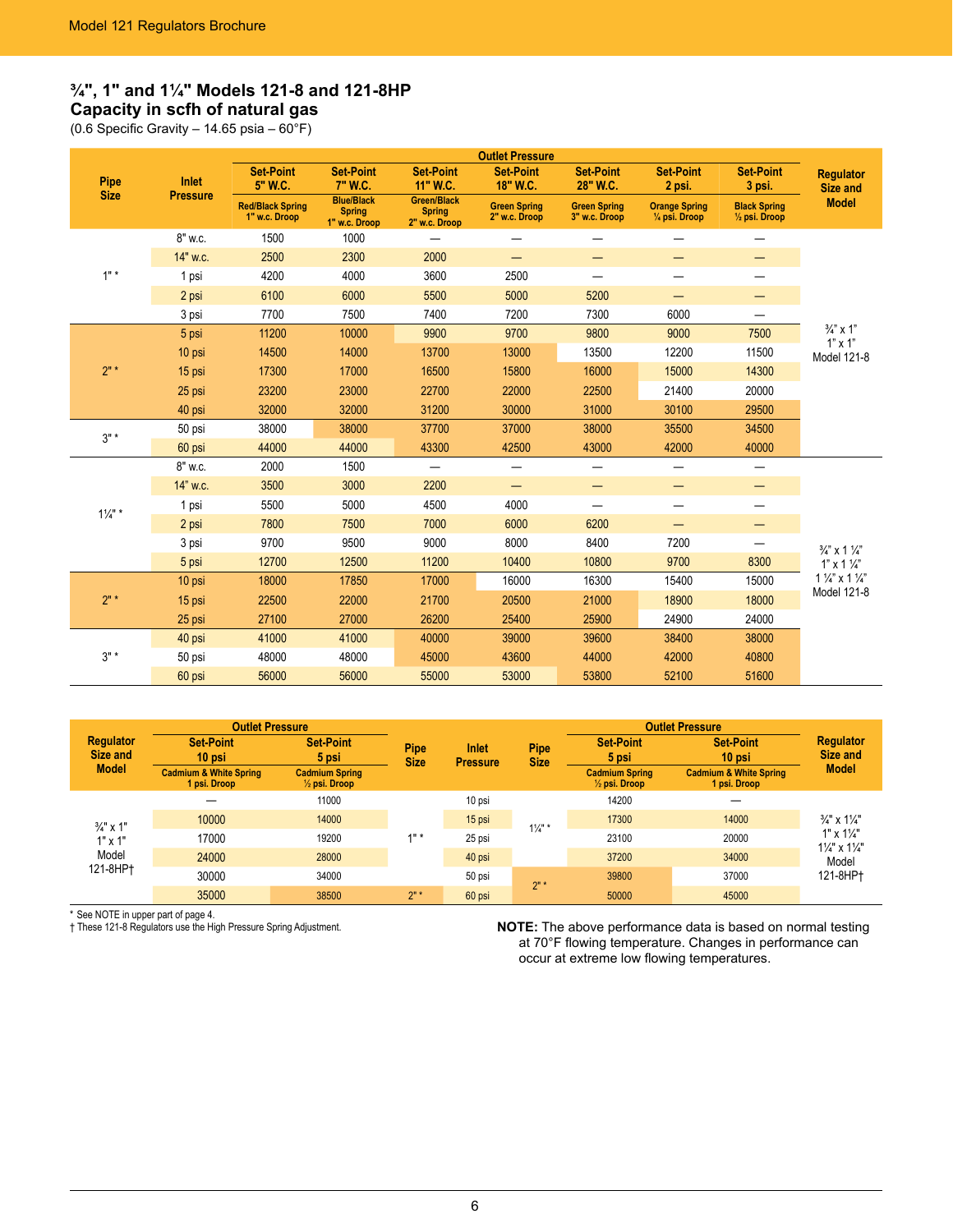# **3" and 4" Models 121-16 and 121-12 Capacity in scfh of natural gas**

(0.6 Specific Gravity – 14.65 psia – 60°F)

|                     |                                 |                                    |                                     | <b>Outlet Pressure</b>               |                                       |                                       |                              |
|---------------------|---------------------------------|------------------------------------|-------------------------------------|--------------------------------------|---------------------------------------|---------------------------------------|------------------------------|
| Pipe<br><b>Size</b> | <b>Inlet</b><br><b>Pressure</b> | <b>Set-Point</b><br>5" W.C.        | <b>Set-Point</b><br>7" W.C.         | <b>Set-Point</b><br>11" W.C.         | <b>Set-Point</b><br>18" W.C.          | <b>Set-Point</b><br>28" W.C.          | <b>Regulator Size</b><br>and |
|                     |                                 | <b>Red Spring</b><br>1" w.c. Droop | <b>Blue Spring</b><br>1" w.c. Droop | <b>Green Spring</b><br>2" w.c. Droop | <b>Orange Spring</b><br>2" w.c. Droop | <b>Orange Spring</b><br>3" w.c. Droop | <b>Model</b>                 |
|                     | 8" w.c.                         | 10000                              | 9700                                | $\mathbf{r}$                         |                                       |                                       |                              |
|                     | 14" w.c.                        | 19500                              | 19000                               | 18000                                | —                                     | —                                     |                              |
| $3"$ *              | 1 psi                           | 31000                              | 30800                               | 29000                                | 27000                                 |                                       |                              |
|                     | 2 psi                           | 47000                              | 46000                               | 46000                                | 34000                                 | 35000                                 | 3"                           |
|                     | 3 psi                           | 60000                              | 59000                               | 58000                                | 53000                                 | 55000                                 | Model                        |
|                     | 5 psi                           | 80000                              | 80000                               | 78000                                | 74000                                 | 75000                                 | 121-16                       |
| $4"$ *              | 10 psi                          | 12500                              | 125000                              | 120000                               | 120000                                | 125000                                |                              |
|                     | 15 psi                          | 14500                              | 145000                              | 145000                               | 138500                                | 140000                                |                              |
| $6"$ *              | 25 psi                          | 190000                             | 190000                              | 190000                               | 185000                                | 190000                                |                              |
|                     | 40 psi                          | 260000                             | 260000                              | 260000                               | 260000                                | 260000                                |                              |
|                     | 8" w.c.                         | 18000                              | 17200                               |                                      | —                                     | —                                     |                              |
|                     | 14" w.c.                        | 34500                              | 34000                               | 29000                                | —                                     |                                       |                              |
| $4" *$              | 1 psi                           | 56400                              | 56000                               | 49000                                | 47200                                 | —                                     | 4"                           |
|                     | 2 psi                           | 90000                              | 85000                               | 80000                                | 68000                                 | 70000                                 | Model                        |
|                     | 3 psi                           | 110000                             | 110000                              | 105000                               | 99000                                 | 100000                                | 121-16                       |
|                     | 5 psi                           | 145000                             | 145000                              | 140000                               | 131000                                | 135000                                |                              |
| $6"$ *              | 10 psi                          | 202000                             | 202000                              | 200000                               | 191000                                | 200000                                |                              |
|                     | 15 psi                          | 252000                             | 252000                              | 245000                               | 240000                                | 250000                                |                              |

\* See NOTE in upper part of page 4.

|                              |                                                   | <b>Outlet Pressure</b>                          |                                                 |                          |                                                 | <b>Outlet Pressure</b>                                                      |                           |                              |
|------------------------------|---------------------------------------------------|-------------------------------------------------|-------------------------------------------------|--------------------------|-------------------------------------------------|-----------------------------------------------------------------------------|---------------------------|------------------------------|
| <b>Regulator</b><br>Size and | <b>Set-Point</b><br>3 psi                         | <b>Set-Point</b><br>2 psi                       | <b>Set-Point</b><br>1 psi                       | Inlet<br><b>Pressure</b> | <b>Set-Point</b><br>1 psi                       | <b>Set-Point</b><br>2 psi                                                   | <b>Set-Point</b><br>3 psi | <b>Regulator</b><br>Size and |
| <b>Model</b>                 | <b>Cadmium Spring</b><br>$\frac{1}{2}$ psi. Droop | <b>Black Spring</b><br>$\frac{1}{4}$ psi. Droop | <b>Black Spring</b><br>$\frac{1}{4}$ psi. Droop |                          | <b>Black Spring</b><br>$\frac{1}{4}$ psi. Droop | <b>Black Spring</b><br>$\frac{1}{2}$ psi. Droop<br>$\frac{1}{4}$ psi. Droop | <b>Cadmium Spring</b>     | <b>Model</b>                 |
|                              |                                                   |                                                 | 35000                                           | 2 psi                    | 60000                                           |                                                                             |                           |                              |
|                              |                                                   | 40000                                           | 53000                                           | 3 psi                    | 90000                                           | 70000                                                                       |                           |                              |
| 3"                           | 55000                                             | 65000                                           | 74000                                           | 5 psi                    | 120000                                          | 110000                                                                      | 80000                     | 4"                           |
| Model                        | 90000                                             | 100000                                          | 110000                                          | 10 psi                   | 190000                                          | 175000                                                                      | 140000                    | Model                        |
| 121-12                       | 125000                                            | 135000                                          | 139000                                          | 15 psi                   | 240000                                          | 225000                                                                      | 200000                    | 121-12                       |
|                              | 175000                                            | 183000                                          | 185000                                          | 25 psi                   |                                                 |                                                                             |                           |                              |
|                              | 200000                                            | 20000                                           | 100000†                                         | 40 psi                   |                                                 |                                                                             |                           |                              |

† 100,000 is the capacity at a boost of 3" w.c. instead of the 5" w.c. droop indicated.

**NOTE:** The above performance data is based on normal testing at 70°F flowing temperature. Changes in performance can occur at extreme low flowing temperatures.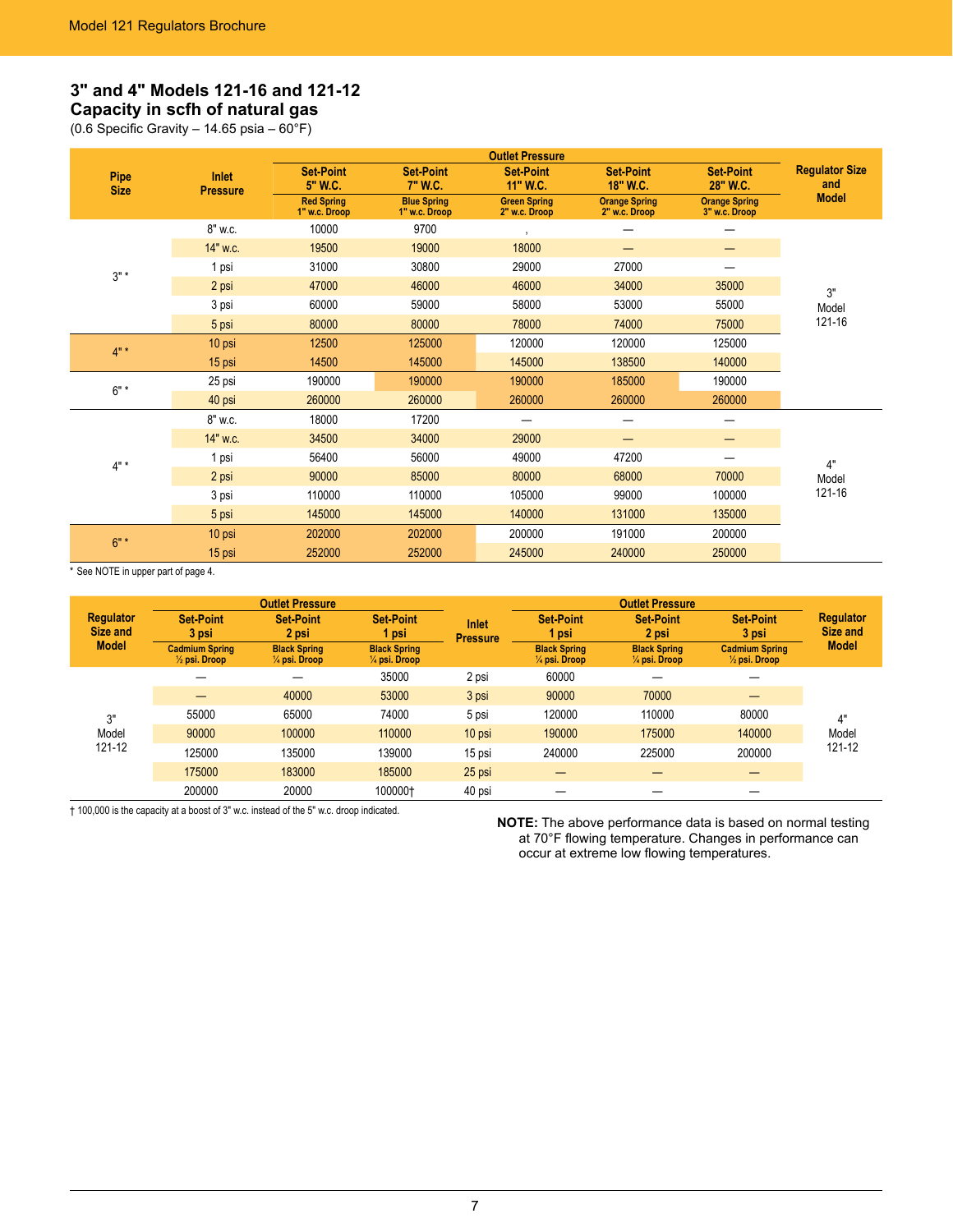### **Maximum Emergency Pressures**

**NOTE:** Before using any of the following data, make sure this entire section is clearly understood.

The maximum pressure the regulator inlet may be subjected to under abnormal conditions without causing damage to the regulator is:

The maximum pressure the regulator outlet may be subjected to without causing damage to the internal parts of the regulator is:

Set-point is defined as the outlet pressure a regulator is adjusted to deliver. If any of the above pressure limits are exceeded, the regulator must be taken out of service and inspected. Damaged parts must be repaired or replaced.

The maximum pressure that can be safely contained by the diaphragm case is:

Safely contained means no leakage as well as no bursting.

### **Over-pressurization Protection**

Protect the downstream piping system and the regulator's low pressure chambers against over-pressurization due to the possible regulator malfunction or failure to achieve complete lockup. The allowable outlet pressure is the lowest of the maximum pressures permitted by federal codes, state codes, Sensus bulletin RDS-1498, or other applicable standards. The method of protection can be a relief valve, monitor regulator, shutoff device, or similar mechanism.

# **Full Open Capacity**

Capacity of the Model 121 in the full open position can be calculated using the following formulas and K factors:

1. Q = K√ P0 (P1 – P0) ................ (for P1/P0 ּ less than 1.894)

2. Q = K P1 <sup>2</sup> ............................... (for P1/P0 ּ greater than 1.894

Q = Full open capacity in SCFH of 0.6 specific gravity natural gas.

#### P1 = **absolute** inlet pressure (psia)

P0 = **absolute** outlet pressure (psia)

Remember, at the above full open capacities the droop is significantly greater than specified in the capacity tables on pages 4, 5, 6 and 7.

When checking 121 regulator capacity for use in providing adequate relief capacity, use the above calculated full open capacity. Do not use 121 capacity values from the tables on pages 4, 5, 6 and 7.

### **Pipe Sizes**

| <b>Screwed NPT</b>                  |                                     | <b>Flanged ANSI</b><br>125 lb. FF. |
|-------------------------------------|-------------------------------------|------------------------------------|
| $\frac{3}{4}$ " x 1"                | $1\frac{1}{2}$ " x $1\frac{1}{2}$ " | $2"$ x $2"$                        |
| $\frac{3}{4}$ " x 1 $\frac{1}{4}$ " | $1\frac{1}{2}$ " x 2"               | $3" \times 3"$                     |
| $1"$ x $1"$                         | $2"$ x $2"$                         | $4" \times 4"$                     |
| $1" \times 1\frac{1}{4"$            | $2\frac{1}{3}$ x $2\frac{1}{3}$     |                                    |
| $1\frac{1}{4}$ " x $1\frac{1}{4}$ " | $3" \times 3"$                      |                                    |

### **Other Gases**

Model 121 Regulators are most widely used with natural gas. However, they perform equally well with LP gas, nitrogen, dry  $CO<sub>2</sub>$  and air.

For other gas capacities, multiply the table values on page 4, 5, 6 and 7 by the applicable correction factors:

| <b>Type of Gas</b>                                       | <b>Correction Factor</b> |  |  |  |
|----------------------------------------------------------|--------------------------|--|--|--|
| Air (Specific Gravity 1.0)                               | 0.77                     |  |  |  |
| Propane (Specific Gravity 1.53)                          | 0.63                     |  |  |  |
| 1350 BTU Propane-Air Mix (Specific Gravity 1.20)         | 0.71                     |  |  |  |
| Nitrogen (Specific Gravity 0.97)                         | 0.79                     |  |  |  |
| Dry Carbon Dioxide (Specific Gravity 1.52)               | 0.63                     |  |  |  |
| For other non-corrosive gases use the following formula: |                          |  |  |  |

CORRECTION FACTOR =  $\sqrt{\frac{0.60}{\text{Specific gravity of the gas}}}$ 

For use with gases not listed above, please contact your Sensus representative or Industrial Distributor for recommendations.

### CAUTION

**Turn gas on slowly. If an outlet stop valve is used, it should be opened first. Do not overload the diaphragm with a sudden surge of inlet pressure. Monitor the outlet pressure during start-up to prevent an outlet pressure overload. REFER TO RM-1328 FOR MORE DETAILED START-UP PROCEDURES.**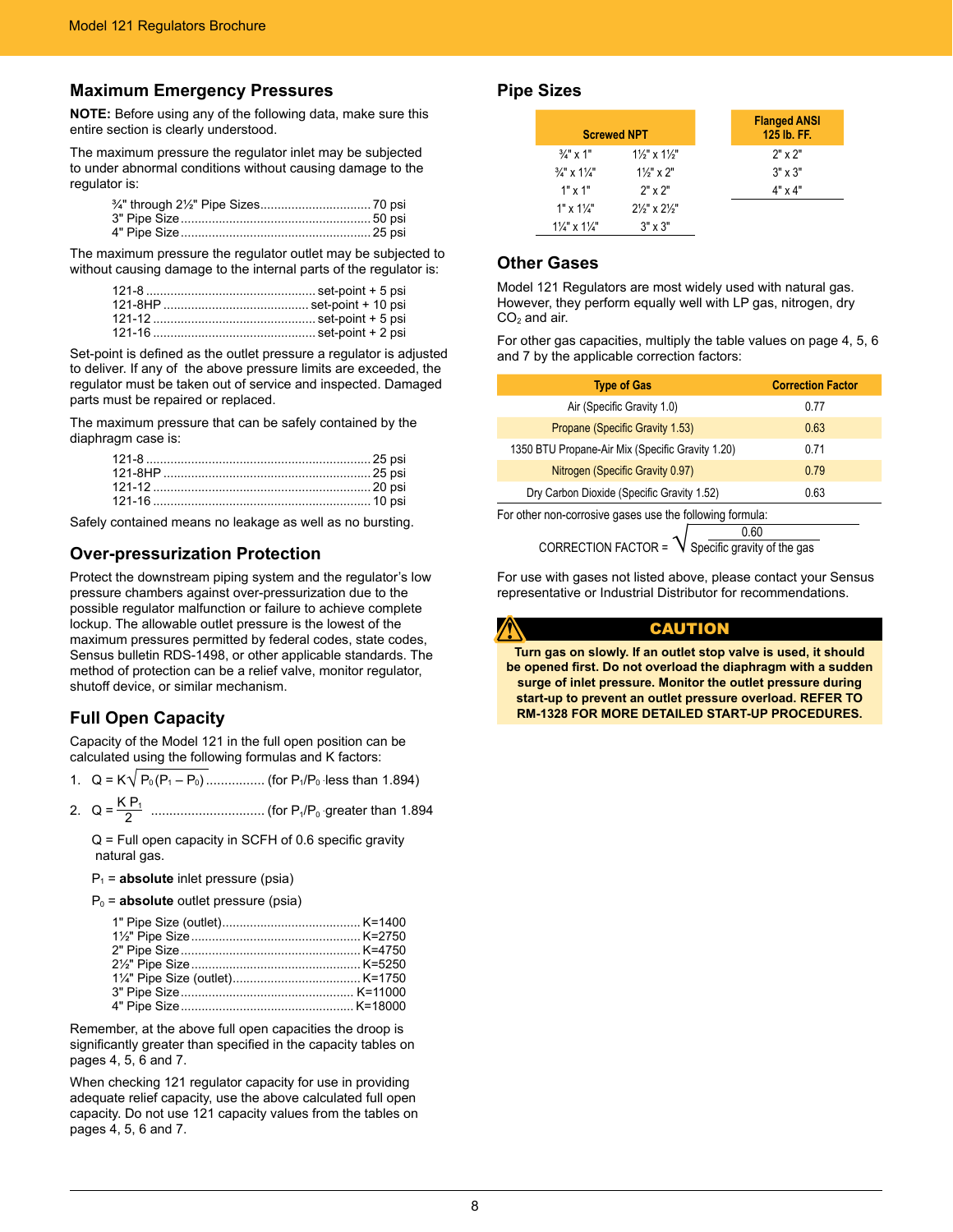# **Materials of Construction**

| Diaphragm Case<br>(8" and 12" Diaphragm)Die Cast Aluminum Alloy                       |
|---------------------------------------------------------------------------------------|
| Diaphragm Case<br>(16" Diaphragm) Permanent Mold Aluminum Alloy                       |
| Main and Seal Diaphragms Buna-N on Nylon                                              |
| Piston for Seal Diaphragm<br>(3/4" thru 21/2" Model 121)  Powdered Iron-Zinc Plated   |
| Piston for Seal Diaphragm                                                             |
|                                                                                       |
| Stem, Stud, Pans and Plates for                                                       |
| 8", 12" and 16" Diaphragms Stainless Steel                                            |
|                                                                                       |
|                                                                                       |
| Orifice (11/2" thru 4" Model 121)Cast Iron                                            |
| Retaining Ring (11/2" thru 4" Model 121) Plated Steel                                 |
| Valve Plated Steel with Molded Buna-N Soft Seat                                       |
|                                                                                       |
| Retaining Ring and Wave WasherStainless Steel                                         |
|                                                                                       |
| Adjustment Spring Ferrule Zinc Die Casting                                            |
| Bottom Spring Button  Powdered Iron-Plated                                            |
| Adjustment Screw (16" Diaphragm) and<br>H.P. Adjustment Spring Ferrule)  Plated Steel |
| Adjustment Ferrule Screw (16" Diaphragm)                                              |
| and H.P. Adjustment Spring Ferrule Cast Iron                                          |
| Seal Cap (8" and 12" Diaphragm)  Zinc Die Casting                                     |
| Seal Cap (16" Diaphragm)  Die Cast Aluminum Alloy                                     |

# **Body Taps**

Inlet and outlet taps are available on either side of the body. Tap size is ¼" NPT. Refer to "dimensions" on page 13. Desired taps must be specified when ordering.

### **Metrication**

| Use the following for Metric Conversions:                                   |  |
|-----------------------------------------------------------------------------|--|
| std. meters <sup>3</sup> /hr. x $35.31 =$ std. ft. <sup>3</sup> /hr. (SCFH) |  |

| std. ft. $3/hr$ . (SCFH) x 0.0283 = std. meters $3/hr$ .                                                                                             |
|------------------------------------------------------------------------------------------------------------------------------------------------------|
| kilograms/centimeter <sup>2</sup> (kg/cm <sup>2</sup> ) x 14.22 = psig<br>psig x $0.0703$ = kilograms/centimeters <sup>2</sup> (kg/cm <sup>2</sup> ) |
| kilopascals (kPa) $\times$ 0.145 = psig<br>psig x $6.90$ = kilopascals (kPa)                                                                         |
| bars x $14.50 = \text{psig}$<br>$psiq \times 0.69 = bars$                                                                                            |
| millimeters water (mm $H2O$ ) x .0394 = in. w.c.<br>in. w.c. x 25.4 = millimeters water (mm $H_2O$ )                                                 |
| millimeters mercury (mm Hg) $\times$ 0.535 = in w.c.<br>in. w.c. $x$ 1.868 = millimeters mercury (mm Hq)                                             |

### **How to order**

Specify:

Â

- **1.** Model Number.
- **2.** Pipe size (on 2" and 3" specify whether screwed or flanged).
- **3.** Inlet pressure.
- **4.** Outlet Pressure.
- **5.** Capacity required SCFH.
- **6.** Kind of gas (natural gas, propane, air, etc.)

### **Buried Service**

These regulators are designed for above ground or vault installations and are not recommended for direct earth burial.

### **Temperature Limits**

Model 121 regulators can be used for temperatures from -20°F to 150°F.

# **CAUTION**

**It is the user's responsibility to ensure all regulator vents and/ or vent lines exhaust to a non-hazardous location away from ANY POTENTIAL sources of ignition. Refer to Sensus Bulletin RM-1328 for more detailed information.**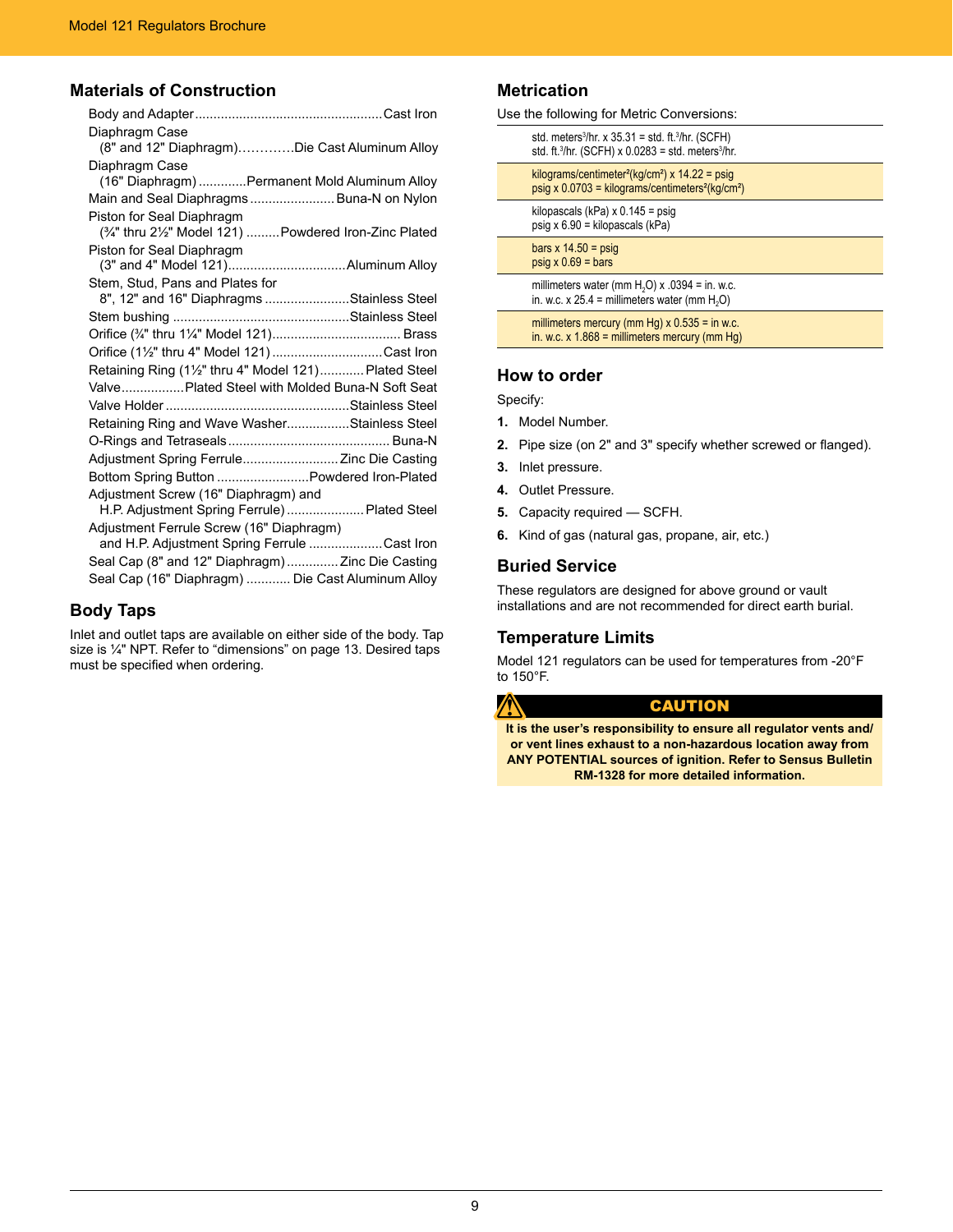# **Variations**



GCD1328-040

# **Zero Governor**

**Zero Governors** are also called **Atmospheric Regulators**. They are used for outlet pressures close to atmospheric, from slightly above this to slightly below. Inlet pressures are the same as on standard 121 regulators (see Page 8).



GCD1328-045

All pipe sizes listed on Page 8 are available: ¾" through 4". Note from the illustrations that the 3" and 4" sizes use a reversed main spring design while the remaining sizes 2½" and smaller, use a counterspring along with the standard main spring. With the exception of certain parts required for the foregoing, everything else is the same as on standard 121 regulators.

### **Pressures and Springs**

| <b>Size</b>                                                                          | <b>Outlet Pressure Range</b>                         | <b>Springs</b>                                                                 |
|--------------------------------------------------------------------------------------|------------------------------------------------------|--------------------------------------------------------------------------------|
| 3/4", 1" and 1/4" Model 121-8                                                        | 1/2" w.c. vacuum $(-1)/2$ " w.c.) to + 1/2" w.c.     | Main Spring (red-black)143-82-021-00<br>Counterspring (red-black)121-10-021-50 |
| 2 <sup>1</sup> / <sub>2</sub> ", 2" and 2 <sup>1</sup> / <sub>2</sub> " Model 121-12 | 1" w.c. vacuum $(-1"$ w.c.) to $+1\frac{1}{2}"$ w.c. | Main Spring (red-black)143-82-021-00                                           |
| 3" and 4" Model 121-16                                                               | 11/4" w.c. vacuum $(-1)/4$ " w.c.) to + 11/4" w.c.   | Main Spring only121-62-021-54                                                  |

### **Differential Regulators**

**Differential regulators** are used to maintain a constant difference between gas pressure and air or combustion chamber pressure in certain types of premix and nozzle mix burners. This is done by adding a second control line which applies the air or combustion chamber pressure to the top of the diaphragm.

**Differential regulators** can also be used to maintain a constant pressure drop across an orifice. On the 121-8 and 121-12, both control lines are ¼" NPT. On the 121-16 both are ½" NPT.

All of the pipe sizes listed on Page 8 are available;  $\frac{3}{4}$ " through 4". Parts are interchangeable with standard 121 regulators.

For differentials lower than 3½" w.c., please contact your Sensus Representative.



GCD1328-045A

| <b>Size</b>                                                 | <b>Differential</b><br><b>Pressure Range</b>                                                                                 | <b>Spring Color</b>                                                                  | <b>Spring</b><br><b>Part Number</b>                                               | <b>Maximum Body</b><br><b>Pressure</b> | <b>Maximum Diaphragm</b><br><b>Pressure Differential</b> | <b>Maximum Diaphragm</b><br><b>Case Pressure</b> |
|-------------------------------------------------------------|------------------------------------------------------------------------------------------------------------------------------|--------------------------------------------------------------------------------------|-----------------------------------------------------------------------------------|----------------------------------------|----------------------------------------------------------|--------------------------------------------------|
| $\frac{3}{4}$ ", 1" and 1 $\frac{1}{4}$ "<br>Model 121-8 ** | $3\frac{1}{2}$ " to $6\frac{1}{2}$ "<br>$5"$ to $8\frac{1}{2}"$ w.c.<br>6" to 14" w.c.<br>12" to 28" w.c.<br>1 psi to 2 psi  | red-black<br>blue-black<br>green-black<br>green<br>orange $(2"$ O.D.)                | 143-82-021-00<br>143-82-021-01<br>143-82-021-02<br>143-16-021-05<br>143-16-021-06 | 60 psi                                 | 2 psi                                                    | 35 psi                                           |
| $1\frac{1}{2}$ ", 2" and $2\frac{1}{2}$ "<br>Model 121-12   | $3\frac{1}{2}$ to 6 $\frac{1}{2}$ w.c.<br>$5"$ to $8\frac{1}{2}"$ w.c.<br>6" to 14" w.c.<br>12" to 28" w.c<br>1 psi to 2 psi | red $(2"$ O.D)<br>blue $(2"$ O.D.)<br>green (2" O.D.)<br>orange $(2"$ O.D.)<br>black | 143-16-021-03<br>143-16-021-04<br>143-16-021-05<br>143-16-021-06<br>143-16-021-07 | 60 psi                                 | 2 psi                                                    | 20 psi                                           |
| $3"$ and $4"$<br>Model 121-16                               | $3\frac{1}{2}$ " to 6 $\frac{1}{2}$ " w.c.<br>$5"$ to $8\frac{1}{3}"$ w.c.<br>6" to 14" w.c.<br>12" to 28" w.c.              | red (3" O.D.)<br>blue (3" O.D.)<br>green (3" O.D.)<br>orange $(3"$ O.D.)             | 021-62-021-50<br>121-62-021-51<br>121-62-021-52<br>121-62-021-53                  | 40 and 15 *                            | 1 psi                                                    | 10 psi                                           |
| 3" and 4"<br>Model 121-12                                   | 1 psi to 2 psi<br>$1\frac{1}{2}$ psi to 3 psi                                                                                | black<br>cadmium                                                                     | 143-16-021-07<br>143-16-021-08                                                    | 40 and 15 *                            | 2 psi                                                    | 20 psi                                           |

\* 3" Model 121-16 is 40 psi and 4" Model 121-16 is 15 psi.  $*$  \*  $\frac{3}{4}$ " x  $\frac{3}{4}$ " not available.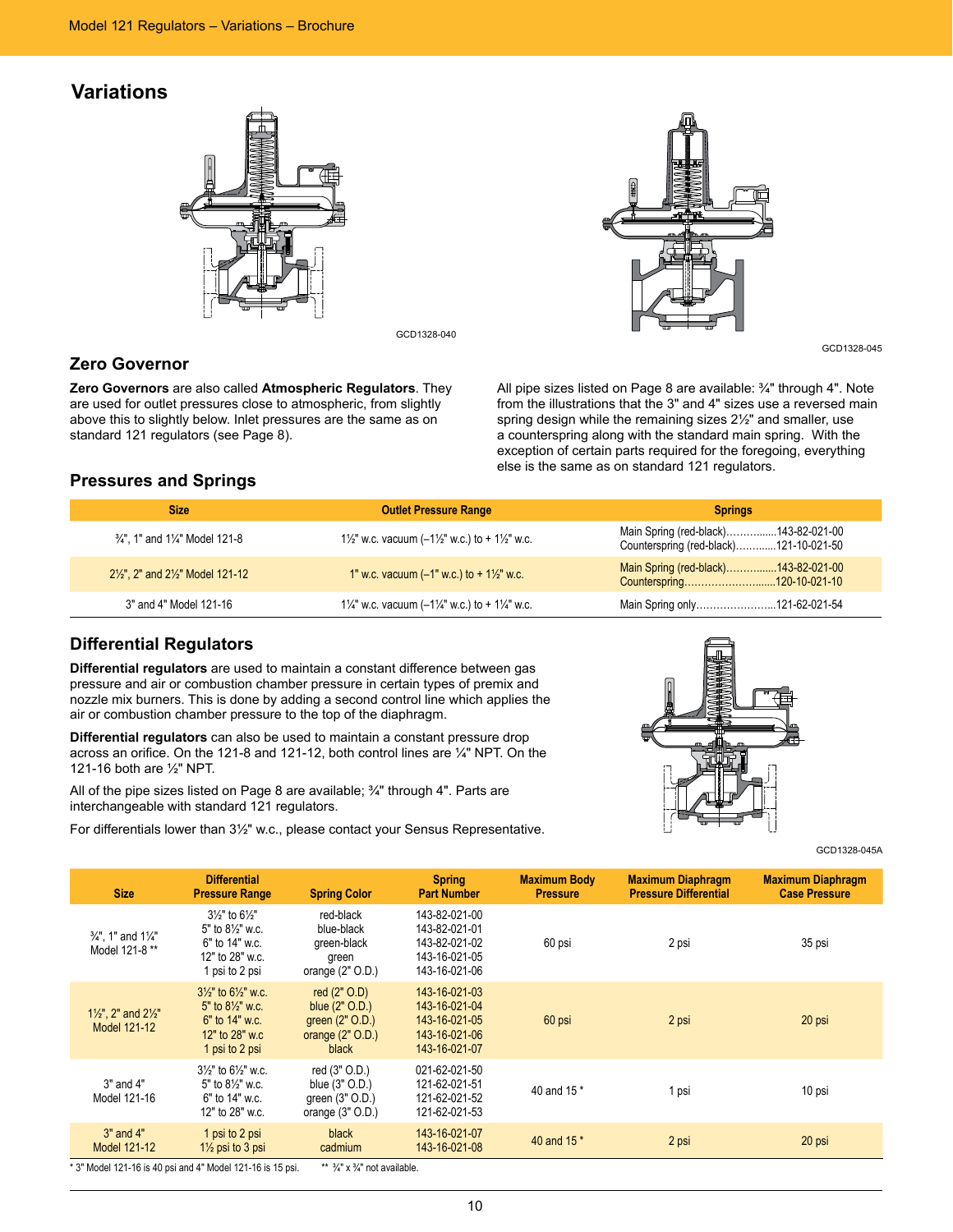### **Back Pressure Regulator**

**Back Pressure Regulators** are also used as Relief Valves. When so used, the 121 is a throttling or modulating type of relief valve, not a "pop" type. During an emergency it only relieves excess pressure. In addition, it closes tight when the emergency ends.

Back Pressure Regulators maintain constant upstream pressure by allowing excess gas to exit to a lower pressure downstream.

All of the pipe sizes listed on Page 8 are available: ¾" through 4". Note on the cutaway drawing that the valve opens upwards (in standard 121 regulators it opens downwards). With the exception of certain stem and orifice parts in the valve assembly, everything else is interchangeable with standard 121 regualtors.

### **Pressures and Springs**



GCD1328-050

| <b>Size</b>                                               | <b>Relief or Back</b><br><b>Pressure Range</b>                                                                                                  | <b>Spring Color</b>                                                                                            | <b>Part Number</b>                                                                                                  | <b>Maximum Diaphragm</b><br><b>Case Pressure</b> |
|-----------------------------------------------------------|-------------------------------------------------------------------------------------------------------------------------------------------------|----------------------------------------------------------------------------------------------------------------|---------------------------------------------------------------------------------------------------------------------|--------------------------------------------------|
| $\frac{3}{4}$ " thru $2\frac{1}{2}$ "<br>Model 121-8      | $3"$ to $5\frac{1}{2}"$ w.c.<br>5" to 71/2" w.c.<br>6" to 13" w.c.<br>10" to 15" w.c.<br>12" to 25" w.c.<br>18" w.c. to 2 psi<br>1 psi to 4 psi | red-black<br>blue-black<br>green-black<br>blue $(2"$ $O.D)$<br>green $(2"$ O.D)<br>orange $(2"$ O.D.)<br>black | 143-82-021-00<br>143-82-021-01<br>143-82-021-02<br>143-16-021-04<br>143-16-021-05<br>143-16-021-06<br>143-16-021-07 | 10 psi                                           |
| $\frac{3}{4}$ " thru $2\frac{1}{2}$ "<br>Model 121-8      | 3 psi to 6 psi<br>6 psi to 10 psi                                                                                                               | cadmium*<br>cadmium (outer)*<br>white (inner)                                                                  | 143-16-021-08<br>143-16-021-08<br>143-16-021-13                                                                     | 20 psi                                           |
| $1\frac{1}{2}$ ", 2" and $2\frac{1}{2}$ "<br>Model 121-12 | $3"$ to $5\frac{1}{2}"$ w.c.<br>5" to 7" w.c.<br>6" to 12" w.c.<br>12" to 25" w.c.                                                              | red (2" O.D.)<br>blue (2" O.D.)<br>green $(2"$ O.D.)<br>orange $(2"$ O.D.)                                     | 143-16-021-03<br>143-16-021-04<br>143-16-021-05<br>143-16-021-06                                                    | 10 psi                                           |
| $1\frac{1}{2}$ " thru 4"<br>Model 121-12                  | 20" w.c. to $1\frac{3}{4}$ psi<br>$1\frac{1}{2}$ to $2\frac{3}{4}$ psi                                                                          | black<br>cadmium                                                                                               | 143-16-021-07<br>143-16-021-08                                                                                      | 10 psi                                           |
| 3" and 4"<br>Model 121-16                                 | $3"$ to $4\frac{1}{2}"$ w.c.<br>$3"$ to $6"$ w.c.<br>5" to 11" w.c.<br>10" to 24" w.c.<br>14" w.c. to 11/4 psi                                  | red (3" O.D.)<br>blue (3" O.D.)<br>green (3" O.D.)<br>orange $(3"$ O.D.)<br>yellow                             | 121-62-021-50<br>121-62-021-51<br>121-62-021-52<br>121-62-021-53<br>121-62-021-56                                   | 5 psi                                            |

\* Require High Pressure Spring Adjustment (121-8HP).

### **Vacuum Regulator**

**Vacuum Regulators** are used to maintain a certain negative pressure (vacuum) in enclosed spaces such as tanks, vessels, chambers, piping systems, etc. In general, these are piped to the regulator inlet and control line connections and the regulator outlet piped to the inlet of a vacuum pump or other vacuum source.

Available pipe sizes are  $\frac{3}{4}$ " thru  $2\frac{1}{2}$ ", as listed on Page 8. Note on the cutaway drawing that the spring assembly is arranged for an upward force on the valve. Also, the valve itself is normally open and moves downward to close rather than upwards as in the standard 121. With the exception of certain parts involved in the foregoing, everything else is interchangeable with standard 121 regulators.



# **Vacuum and Springs** and **Springs** and **Vacuum** and **Springs** and **Vacuum** and **Springs** and **Vacuum** and **Springs** and **Vacuum** and **Springs** and **Vacuum** and **Springs** and **Vacuum** and **Springs** and **Vacuum** and **Vacuum**

| <b>Size</b>                                              | <b>Vacuum Range</b><br>" w.c. vacuum $("$ w.c.)                                            | <b>Spring Color</b>                                     | <b>Spring</b><br><b>Part Number</b>                                               |
|----------------------------------------------------------|--------------------------------------------------------------------------------------------|---------------------------------------------------------|-----------------------------------------------------------------------------------|
| $\frac{3}{4}$ " 1" and 11/4"<br>Model 121-8              | $3"$ to $6\frac{1}{2}"$<br>5" to $8\frac{1}{2}$ "<br>8" to 14"<br>12" to 20"<br>18" to 30" | red-black<br>blue-black<br>green-black<br>blue<br>green | 143-82-021-00<br>143-82-021-01<br>143-82-021-02<br>143-16-021-04<br>143-16-021-05 |
| $1\frac{1}{2}$ , 2" and $2\frac{1}{2}$ "<br>Model 121-12 | $3\frac{1}{2}$ " to $6\frac{1}{2}$ "<br>$5"$ to $8\frac{1}{2}"$<br>8" to 14"               | red<br>blue<br>green                                    | 143-16-021-03<br>143-16-021-04<br>143-16-021-05                                   |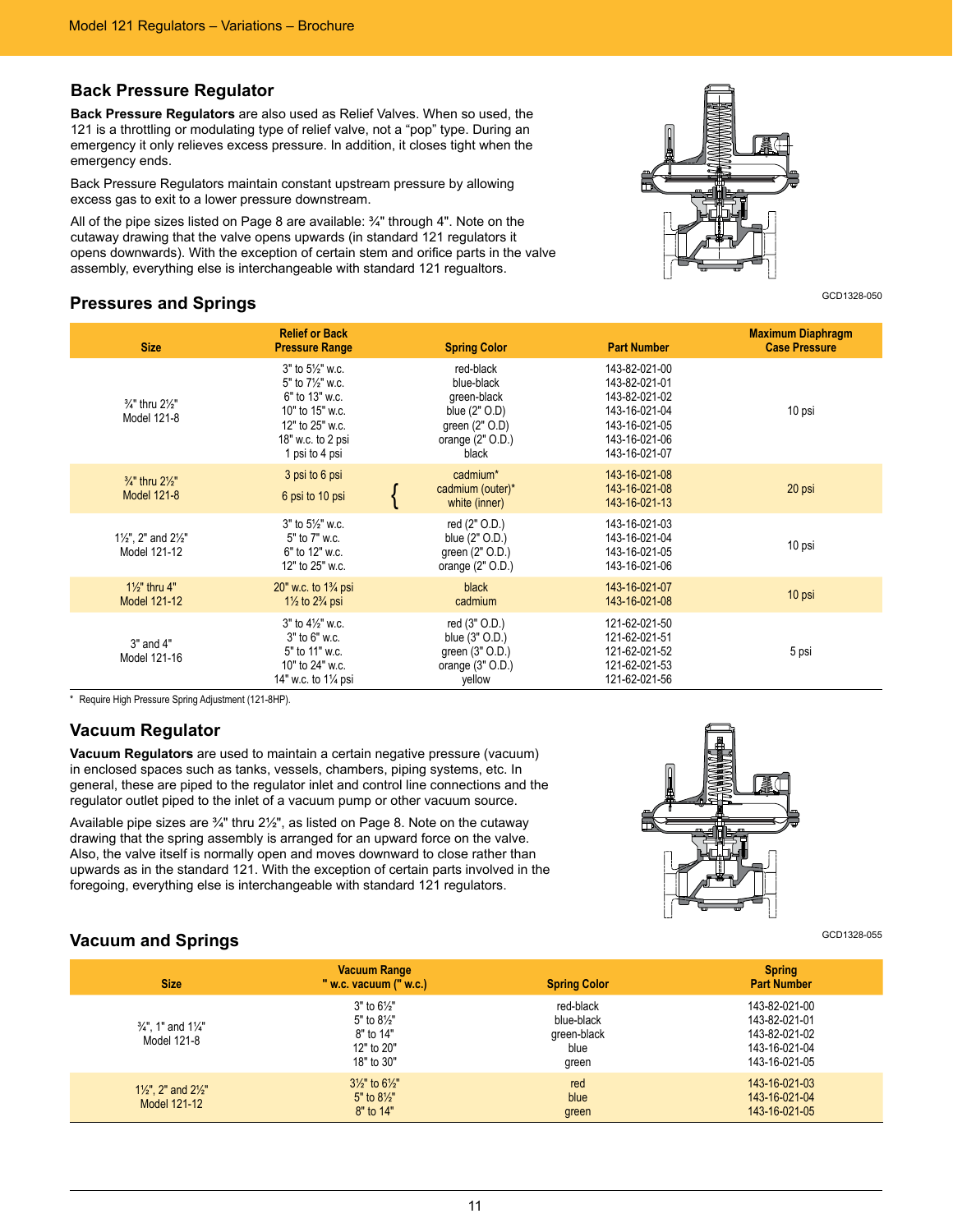### **Vacuum Breaker**

**Vacuum Breakers** are vacuum limiting devices. In their general function, they can be compared to relief valves or back pressure regulators.

The breaker outlet and control line are piped to the vacuum. The breaker inlet connects to a lesser vacuum, to atmosphere, or to a positive pressure. The maximums for the positive pressure are 60 psi for ¾" through 2½" sizes, 40 psi for 3", and 15 psi for 4".

The vacuum breaker is normally closed and excess vacuum creates a valve opening movement which increases flow from the inlet and thereby relieves or "breaks" the excess.

All of the pipe sizes listed on Page 8 are available ¾" through 4". Note on the cutaway drawing that the main spring is reversed to provide the upward closing force on the valve. Except for certain parts used in the spring assembly, everything else is the valve. Except for certain parts used in the spring assembly, everything else is<br>interchangeable with standard 121 regulators.



### **Vacuum and Springs**

| <b>Size</b>                                               | <b>Vacuum Range</b><br>" w.c. vacuum (-" w.c.)                                                | <b>Spring Color</b>                                                                               | <b>Spring</b><br><b>Part Number</b>                                                                |
|-----------------------------------------------------------|-----------------------------------------------------------------------------------------------|---------------------------------------------------------------------------------------------------|----------------------------------------------------------------------------------------------------|
| $\frac{3}{4}$ ". 1" and 11/4"<br>Model 121-8              | $3"$ to $6\frac{1}{2}"$<br>5" to 81/2"<br>8" to 14"<br>12" to 20"<br>18" to 30"<br>30" to 56" | red-black<br>blue-black<br>green-black<br>blue (2" O.D.)<br>green (2" O.D.)<br>orange $(2"$ O.D.) | 143-82-021-00<br>143-82-021-01<br>143-82-021-02<br>143-16-021-04<br>143-16-021-05<br>143-16-021-06 |
| $1\frac{1}{2}$ ", 2" and $2\frac{1}{2}$ "<br>Model 121-12 | $3"$ to $6\frac{1}{2}"$<br>5" to $8\frac{1}{2}$ "<br>8" to 14"<br>12" to 28"<br>28" to 56"    | red $(2"$ O.D.)<br>blue (2" O.D.)<br>green (2" O.D.)<br>orange $(2"$ O.D.)<br>black               | 143-16-021-03<br>143-16-021-04<br>143-16-021-05<br>143-16-021-06<br>143-16-021-07                  |
| $3"$ and $4"$<br>Model 121-16                             | $3"$ to $5\frac{1}{2}"$<br>4" to $7\frac{1}{2}$ "<br>7" to 14"                                | red (3" O.D.)<br>blue (3" O.D.)<br>green (3" O.D.)                                                | 121-62-021-50<br>121-62-021-51<br>121-62-021-52                                                    |
| $3"$ and $4"$<br>Model 121-12                             | 12" to 28"<br>28" to 56"                                                                      | orange $(2"$ O.D.)<br>black                                                                       | 143-16-021-06<br>143-16-021-07                                                                     |

### **Periodic Inspection:**

Regulators are pressure control devices with numerous moving parts subject to wear that is dependent upon particular operation conditions. To ensure continuous satisfactory operation, adhere to periodic inspection schedule with the frequency of inspections determined by the security of service and applicable laws and regulations. **See Bulletin RM-1328 for field service instructions and warranty obligation.**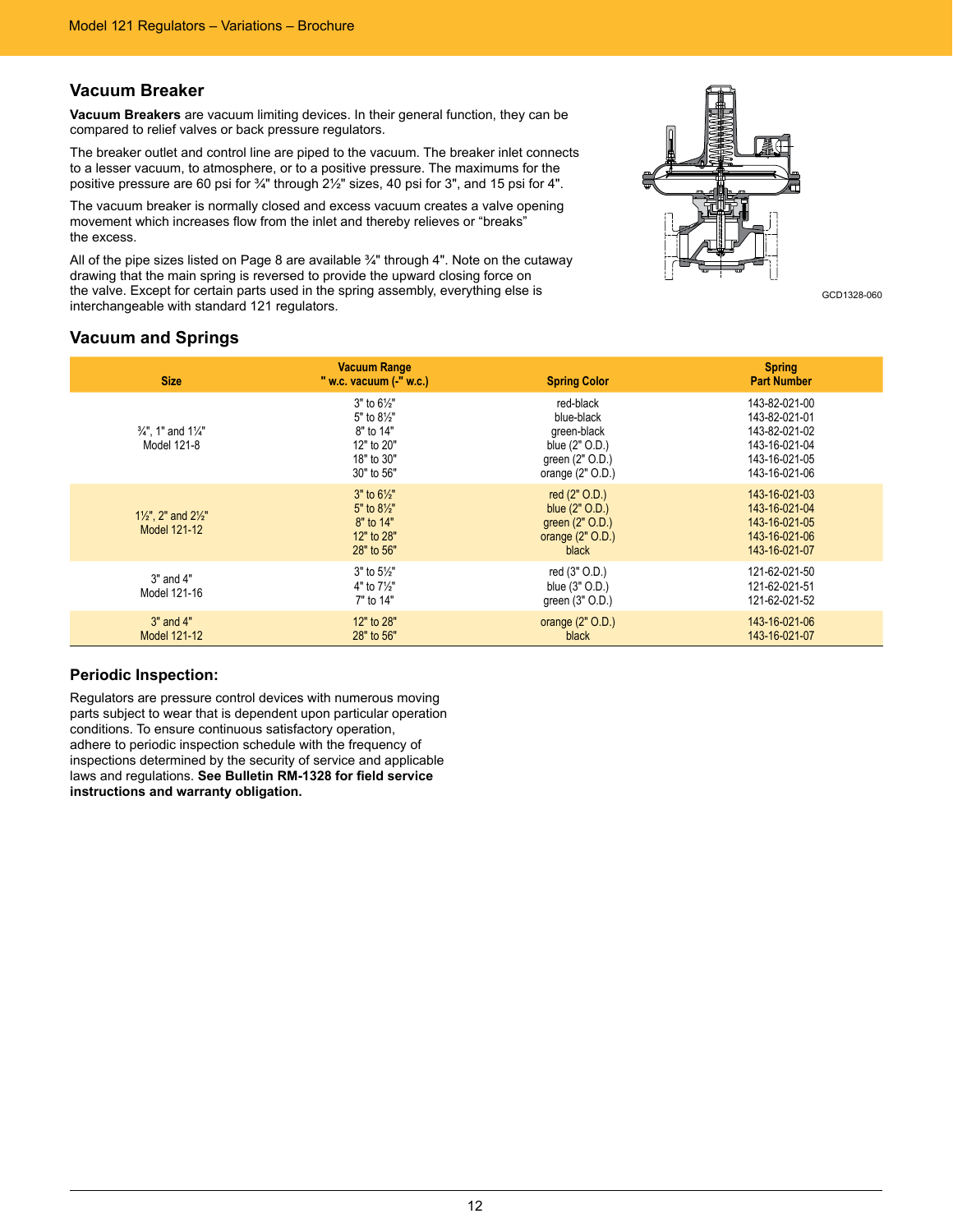# **Dimensions**



GCD1328-065

| <b>Pipe</b>              | <b>Model</b>  |                 | <b>Screwed NPT</b> |                 | Flanged ANSI 125 lb. FF |                 | F                | G               | <b>High Pressure</b><br><b>Spring Adjustment</b> |
|--------------------------|---------------|-----------------|--------------------|-----------------|-------------------------|-----------------|------------------|-----------------|--------------------------------------------------|
| <b>Size</b>              | <b>Number</b> | A               | B                  | c               | D                       | E               | (dia.)           |                 | н                                                |
| $\frac{3}{4}$ "-1"-11/4" | 121-8 & -8HP  | $5\frac{3}{4}$  | $1\frac{7}{8}$     |                 |                         |                 | $10\frac{3}{16}$ | $13\%$          | $19\frac{1}{8}$                                  |
| $1\frac{1}{2}$           | 121-8 & -8HP  | $7\frac{1}{2}$  | $2\frac{3}{8}$     |                 |                         |                 | $10\frac{3}{16}$ | $13^{11}/_{16}$ | $19\frac{1}{4}$                                  |
| $1\frac{1}{2}$           | 121-12        | $7\frac{1}{2}$  | $2\frac{3}{8}$     |                 |                         |                 | 14               | $14\frac{1}{8}$ |                                                  |
| 2"                       | 121-8 & -8HP  | $7\frac{1}{2}$  | $2\frac{3}{8}$     | 10              | 3                       | $6\phantom{.0}$ | $10\frac{3}{16}$ | $13^{11}/_{16}$ | $19\frac{1}{4}$                                  |
| 2"                       | 121-12        | $7\frac{1}{2}$  | $2\frac{3}{8}$     | 10              | 3                       | 6               | 14               | $14\frac{1}{8}$ |                                                  |
| $2\frac{1}{2}$           | 121-8 & -8HP  | $8\frac{1}{4}$  | $2\frac{3}{8}$     |                 |                         | —               | $10\frac{3}{16}$ | $13^{11}/_{16}$ | $19\frac{1}{4}$                                  |
| $2\frac{1}{2}$           | 121-12        | $8\frac{1}{4}$  | $2\frac{3}{8}$     |                 |                         |                 | 14               | $14\frac{1}{8}$ |                                                  |
| 3"                       | $121 - 12$    | $11\frac{3}{4}$ | $3\frac{9}{16}$    | $11^{3}/_{4}$   | $3^{3}/_{4}$            | $7\frac{1}{2}$  | 14               | $15\frac{1}{2}$ |                                                  |
| 3"                       | 121-16        | $11\frac{3}{4}$ | $3\frac{9}{16}$    | $11\frac{3}{4}$ | $3\frac{3}{4}$          | $7\frac{1}{2}$  | 18               | 19              |                                                  |
| 4"                       | $121 - 12$    |                 | -                  | 13%             | $4\frac{1}{2}$          | 9               | 14               | $16\frac{1}{2}$ |                                                  |
| 4"                       | 121-16        |                 |                    | 13%             | $4\frac{1}{2}$          | 9               | 18               | 20              |                                                  |

**NOTE:** Dimensions are in inches.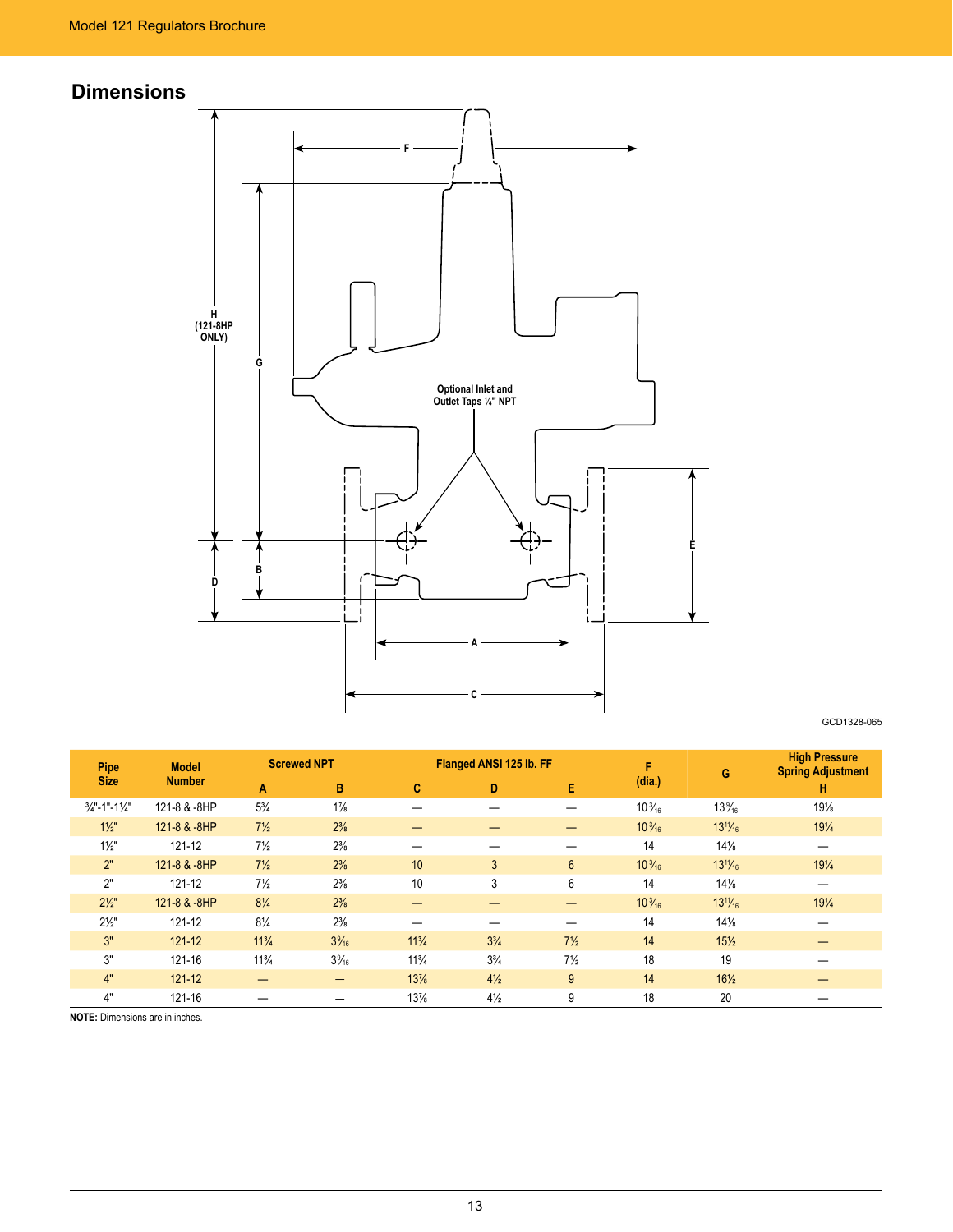### **Other Sensus Gas Pressure Regulators**

Sensus produces a broad product line of Gas Pressure Regulators which are widely used throughout the natural gas industry. These regulators are also suitable for non-corrosive industrial gas applications such as propane, butane, air, nitrogen,  $\text{div} \, \text{CO}_2$ , etc. For additional detailed information on a particular model, please request the indicated bulletin from the local Sensus sales office.

### **Service Regulators**

| Model 143-80                                                    |  |
|-----------------------------------------------------------------|--|
| Bulletin: DS-G-REG-1301                                         |  |
| 3/4", 1", 11/4" pipe size                                       |  |
|                                                                 |  |
|                                                                 |  |
| Capacity to 2000 CFH                                            |  |
| Available with straight-through body.                           |  |
| Also available: internal relief valve and low pressure cut-off. |  |
| Model 243-8, 243-12, 243-8HP                                    |  |

Bulletin: R-1306 1¼", 1½" and 2" pipe size Inlet pressures.................................................................to 125 psi Outlet pressures .................................................3½" w.c. to 10 psi Capacity to 25,000 CFH Also available: internal relief valve, low pressure cut-off, and external control line.

### **Industrial Field Regulators**

For intermediate to high pressure applications. Ideal on pipeline taps servicing plants and buildings. Appropriate for double stage reduction ahead of service regulators and for high pressure burners and compressed air systems.

| Model 046                                                                         |  |
|-----------------------------------------------------------------------------------|--|
| Bulletin: R-1312                                                                  |  |
| $\frac{3}{4}$ ", 1" and 1 $\frac{1}{4}$ " pipe size                               |  |
|                                                                                   |  |
|                                                                                   |  |
| Capacity to 40,000 SCFH                                                           |  |
| Monitor and pressure loaded version, and internal relief valve<br>also available. |  |
| Model 141A                                                                        |  |
| Bulletin: R-1311                                                                  |  |
| 2" pipe size                                                                      |  |
|                                                                                   |  |
|                                                                                   |  |
| Capacity to 55,000 SCFH                                                           |  |

# **Pilot Loaded Regulators**

For intermediate and high pressure applications requiring precise pressure reduction with minimal droop. Ideal for standard and high capacity flows on burners, driers, dehydrators and compressor factor billing.

| Model 243-RPC                                    |  |
|--------------------------------------------------|--|
| Bulletin: R-1343                                 |  |
| $1\frac{1}{4}$ , $1\frac{1}{2}$ and 2" pipe size |  |
|                                                  |  |
|                                                  |  |
| Capacity to 76,000 SCFH                          |  |
| Model 1100                                       |  |
| Bulletin: R-1341                                 |  |
| Pipe size: 2" (screwed or flanged)               |  |
|                                                  |  |
|                                                  |  |
| Capacity to 414,000 SCFH                         |  |
|                                                  |  |

Sensus also produces Industrial and Combustion Regulators; High Pressure, High Capacity Regulators, and Safety Relief Valves. Detailed information available on request.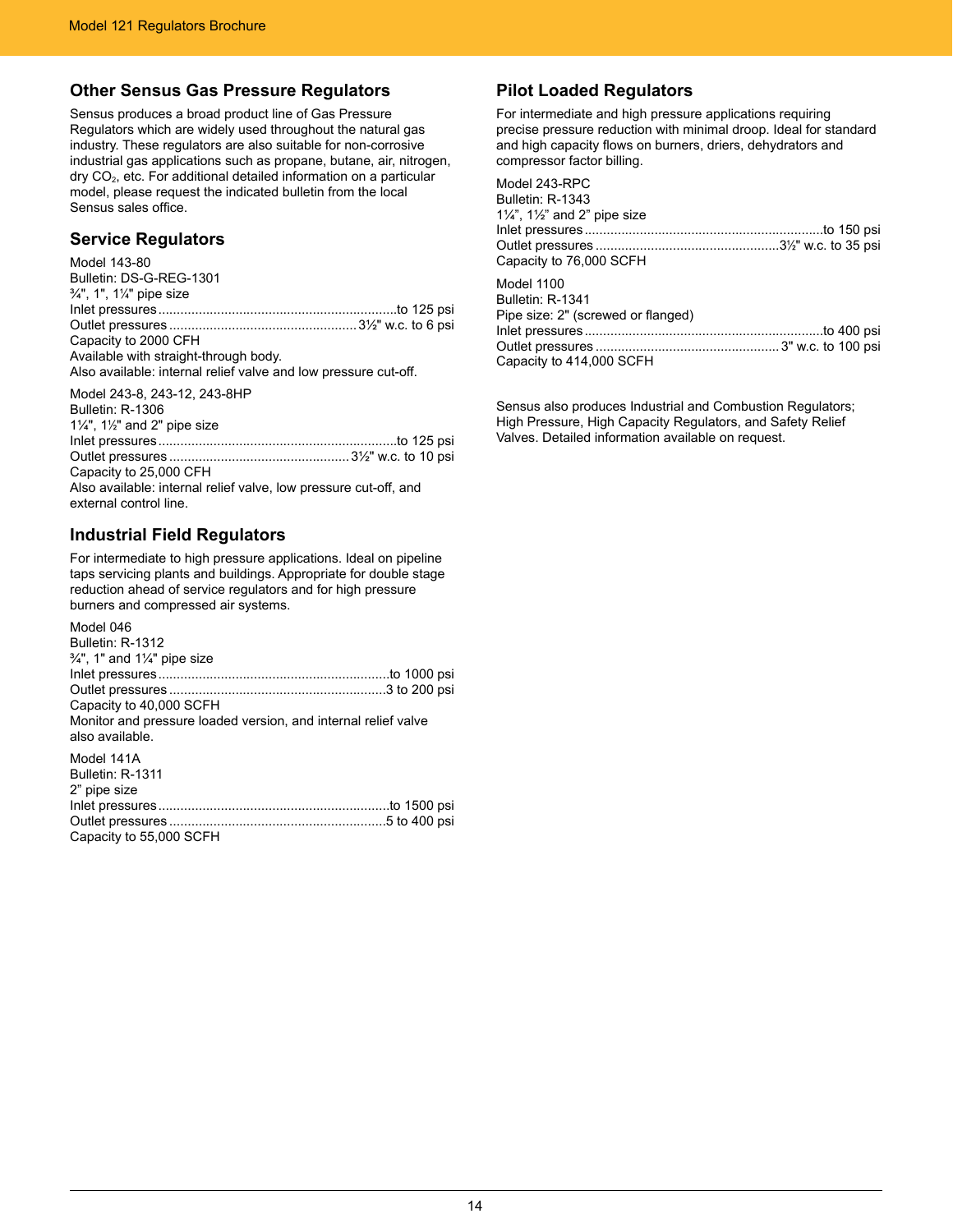# **Notes:**